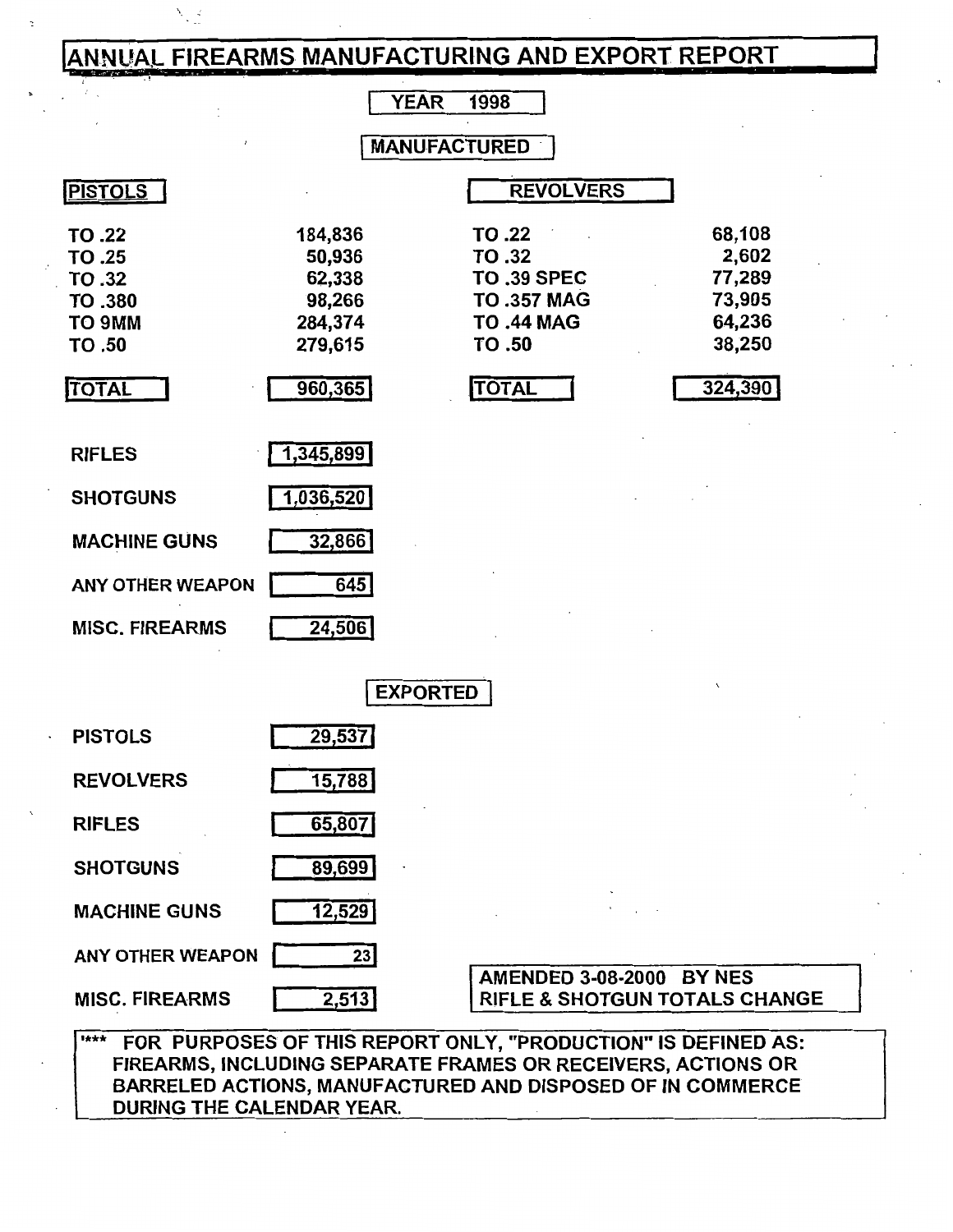$\sim$ 

| <b>RDS</b><br>KEY | LIC<br>NAME                                       | <b>STREET</b>                        | CITY            | ST  | . PSTL<br>22 | PSTL<br>25 | PSTL<br>32  | PSTL<br>380 | PSTL<br>9MM | <b>PSTL</b><br>50 | PSTL<br>TOTL            |
|-------------------|---------------------------------------------------|--------------------------------------|-----------------|-----|--------------|------------|-------------|-------------|-------------|-------------------|-------------------------|
|                   | 16363645 EMCO INC                                 | 201 IND PARKWAY                      | GADSDEN         | AL  | 2187         | 90         | 5031        | 6768        | 0           | 0                 | 14076                   |
|                   | 57134597 LASERAIM ARMS INC                        | 721 MAIN STREET                      | LITTLE ROCK     | AR  | ٥            | 0          | 0           | 0           | 0           | 135               | 135                     |
|                   | 57134716 WILSONS GUN SHOP INC                     | 2234 CR 719                          | BERRYVILLE      | AR  | 2            | 0          | 0           | 2           | 14          | 918               | 936                     |
|                   | 98637996 CARPENTER, LAWRENCE TODD                 | 1070 METRIC DR                       | LAKE HAVASU     | ΑZ  | 0            | 594        | 0           | 0           | ۰0          | 0                 | 594                     |
|                   | 98637950 DODD, ROBERT FLOYD                       | 4340 EAST CANYON CAMP VERDE<br>DR    |                 | ΑZ  | 0            | 0          | 0           | 0           | 9           | 0                 | 9                       |
|                   | 98636445 POWELL KNIFE PISTOL INC                  | 14390 N BOWMAN<br><b>RD</b>          | TUCSON          | ΑZ  | 0            | 0          | 0           | 25          | Ö           | 0                 | 25                      |
|                   | 98633332 R & R SPORTING ARMS INC                  | 15481 N TWIN<br>LAKES DR             | TUCSON          | AZ  | 6            | ٥          | 12          | 4           | 0           | 0                 | 22                      |
|                   | 98636542 ROBAR COMPANIES INC                      | 21438 N 7TH AVE<br>SUITE B           | PHOENIX         | AZ  | 0            | 0          | 0           | 0           | 0           | 2                 | $\overline{\mathbf{2}}$ |
|                   | 98614472 STURM RUGER & CO INC                     | 200 RUGER RD                         | PRESCOTT        | AZ  | 47203        | 0          | 0           | 0           | 76301       | 37554             | 161058                  |
|                   | 93334014 BRYCO ARMS                               | 380 CLINTON ST                       | COSTA MESA      | CA  | 6810         | 2108       | 2278        | 14614       | 40519       | 0                 | 66329                   |
|                   | 93322226 DAVIS INDUSTRIES                         | 15150 SIERRA<br><b>BONITA LN</b>     | CHINO           | CA. | 8537         | 360        | 4822        | 17947       | 1642        | 0                 | 33308                   |
|                   | 93340195 DOWNSIZER CORP                           | 8652 MAGNOLIA<br><b>AVE #6</b>       | <b>SANTEE</b>   | CA  | 0            | 0          | 0           | 0           | 8           | 90                | 98                      |
|                   | 93335296 ELECTRONIC MEDICAL<br><b>RESEA</b>       | 1785 POMONA AVE<br>#C                | CORONA          | CA  | 0            | 253        | 0           | 0           | 0           | 0                 | 253                     |
|                   | 93340512 ELECTRONIC MEDICAL<br><b>RESEA</b>       | 915 CALIMESA<br>BLVD                 | <b>CALIMESA</b> | CA  | ٥            | 127        | 0           | 0           | 0           | 0                 | 127                     |
|                   | 99537286 GALENA INDUSTRIES INC                    | 5463 DIAZ ST                         | IRWINDALE       | CA  | 181          | 0          | 243         | 163         | 184         | 697               | 1468                    |
|                   | 93340235 INTERNATIONAL ANTIQUE<br>REPRO           | 33171 CAMINO<br>CAPISTRANO #A &<br>в | SAN JUAN CAP CA |     | 60           | 0          | $\mathbf 0$ | ٥           | 0           | 0                 | 60                      |
|                   | 99536620 JS PACIFIC ENTRPR INC                    | 2755 THOMPSON<br>CREEK RD            | <b>POMONA</b>   | CA  | 0            | 0          | 0           | 0           | 0           | 175               | 175                     |
|                   | 99434360 KRAUSE, MICHAEL A.                       | 83 21ST AVE                          | SAN MATEO       | CA  | 0            | 0          | 0           | 0           | 0           | 7                 | $7\phantom{.0}$         |
|                   | 93376484 LORCIN ENGINEERING CO INC 3830 WACKER DR |                                      | MIRA LOMA       | CA  | 6659         | 9729       | 5016        | 32966       | 24880       | 0                 | 79250                   |
|                   | 93336988 PHOENIX ARMS                             | 1420 ARCHIBALD<br><b>AVE</b>         | ONTARIO         | CA  | 28894        | 15401      | 0           | 0           | 0           | 0                 | 44295                   |

 $\cdot$ 

2000-03-08 11.18.03

 $\cdot$  $\sim$ 

 $\ddot{\cdot}$ 

 $\cdot$ 

PAGE 1

÷

 $\cdot$ 

 $\boldsymbol{\gamma}$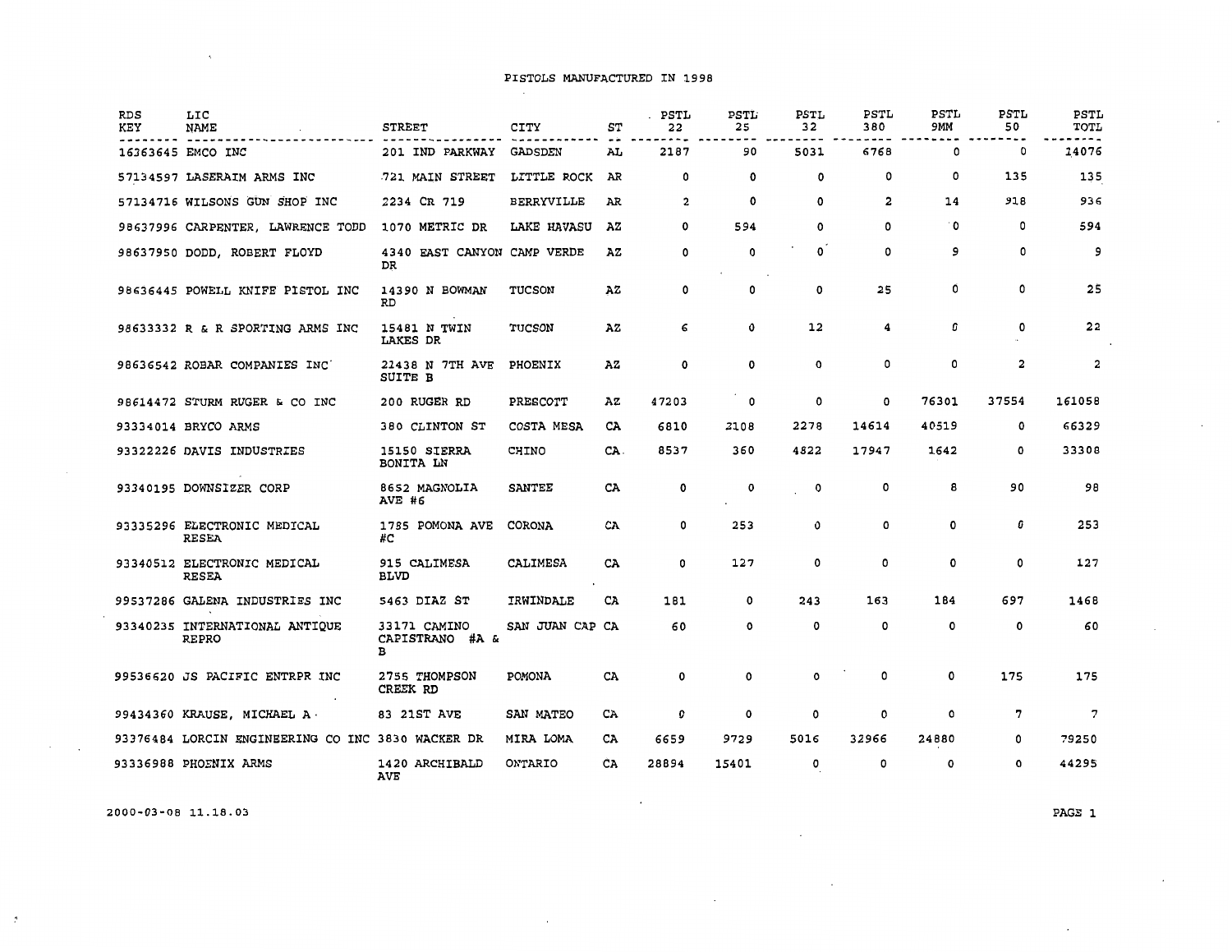#### PISTOLS MANUFACTURED IN 1998

 $\sim 10^{11}$  km s  $^{-1}$ 

 $\sim 100$  km s  $^{-1}$ 

| RDS<br>KEY | LIC<br>NAME                                   | <b>STREET</b>                             | CITY                   | ST   | PSTL<br>22 | PSTL<br>25 | PSTL<br>32 | <b>PSTL</b><br>380 | <b>PSTL</b><br>9MM | PSTL<br>50                | PSTL<br>TOTL |
|------------|-----------------------------------------------|-------------------------------------------|------------------------|------|------------|------------|------------|--------------------|--------------------|---------------------------|--------------|
|            | 93340518 REPUBLIC ARMS INC                    | 15167 SIERRA<br>BONITA LN                 | CHINO                  | СA   | 0          | 0          | 0          | 0                  | 0                  | 857                       | 857          |
|            | 93340416 STONE, IRVING O JR &<br><b>STONE</b> | 73377 SULLIVAN<br>RD                      | TWENTYNINE P CA        |      | 0          | 0          | 0          | 0                  | $\mathbf{o}$       | 3<br>$\ddot{\phantom{0}}$ | 3            |
|            | 99571495 SUNDANCE INDUSTRIES INC              | 25163 W AVE<br><b>STANFORD</b>            | VALENCIA               | CA   | 1          | 1953       | 0          | O                  | 0                  | 0                         | 1954         |
|            | 58437429 BARKER, CONSTANCE M                  | 100 CORONADO                              | MESITA                 | CO   | 0          | 0          | 0          | O                  | 0                  | 3                         | 3            |
|            | 60633345 COLT'S MANUFACTURING<br>CO IN        | 545 NEWPARK AVE                           | WEST HARTFOR CT        |      | 3508       | 0          | 0          | 15137              | 1078               | 43034                     | 62757        |
|            | 60604862 SEECAMP, L W CO INC                  | <b>301 BREWSTER RD</b><br>INDUSTRIAL BLDG | MILFORD                | CT   | ٥          | 0          | 2247       | O                  | $\circ$            | 0                         | 2247         |
|            | 60635829 WILDEY F A INC                       | 45 ANGEVINE RD                            | WARREN                 | CT   | ٥          | ٥          | 0          | ٥                  | O                  | 97                        | 97           |
|            | 15939794 B & K DIVING SYSTEMS INC             | 1328 CLEMENTS<br>WOODS LN                 | <b>JACKSONVILLE FL</b> |      | 0          | 0          | 0          | ٥                  | 1                  | 0                         | 1            |
|            | 15940806 KEL TEC CNC<br>INDUS                 | 1485 COX RD                               | COCOA                  | FL   | 0          | 0          | 0          | 0                  | 16674              | 2565                      | 19239        |
|            | 15965437 NAVEGAR INC                          | 12405 SW 130TH<br>ST                      | MIAMI                  | FL   | 1836       | 847        | 0          | 86                 | 12545              | 381                       | 15695        |
|            | 15923596 TAURUS INTERNATIONAL<br>MFG I        | 16175 NW 49TH<br><b>AVE</b>               | MIAMI                  | FL   | 11726      | 6094       | 0          | 0                  | ٥                  | $\mathbf 0$               | 17820        |
|            | 15839762 PRODUCTION CNC INC                   | 215 BRUMBELOW RD CARROLLTON               |                        | GA . | 0          | 0          | 981        | 0                  | $\cdot$ 0          | 0                         | 981          |
|            | 33635626 KREBS CUSTOM INC                     | 940 FOREST EDGE<br>DR                     | VERNON HILLS IL        |      | O          | 0          | 0          | 2                  | 3                  | 3                         | B            |
|            | 33635343 LES BAER CUSTOM INC                  | 29601 34TH AVE N HILLSDALE                |                        | ΙL   | 1          | 0          | ٥          | 0                  | 126                | 1811                      | 1938         |
|            | 33637004 ROCK RIVER ARMS INC                  | 101 NOBLE ST                              | CLEVELAND              | IL   | ٥          | 0          | ٥          | 1                  | 71                 | 0                         | 72           |
|            | 33635798 SPRINGFIELD INC                      | 420 W MAIN ST                             | <b>GENESEO</b>         | ΙL   | 0          | 0          | 0          | 99                 | 202                | 10704                     | 11005        |
|            | 43537606 ECHELBERGER, RON L                   | 610 PICCADILLI<br>RD                      | ANDERSON               | ΙN   | 1          | 0          | 0          | 0                  | 0                  | 0                         | 1            |
|            | 54835657 CRAIG, FREDERICK E III               | 2515 AVE Y                                | <b>GENESEO</b>         | KS   | 0          | ٥          | 0          | 0                  | 0                  | 56                        | 56           |
|            | 57233690 CLARK CUSTOM GUNS INC                | 336 SHOOTOUT LN                           | PRINCETON              | LA   | 14         | ٥          | 0          | 0                  | 13                 | 52                        | 79           |

2000-03-08 ll.18.03

 $\mathcal{A}^{\mathcal{A}}$  and  $\mathcal{A}^{\mathcal{A}}$  are the set of the set of the set of  $\mathcal{A}^{\mathcal{A}}$ 

 $\cdot$ 

 $\cdot$ 

 $\sim 100$ 

 $\ddot{\phantom{a}}$ 

PAGE 2

 $\overline{\phantom{a}}$ 

 $\overline{\phantom{a}}$ 

 $i \rightarrow$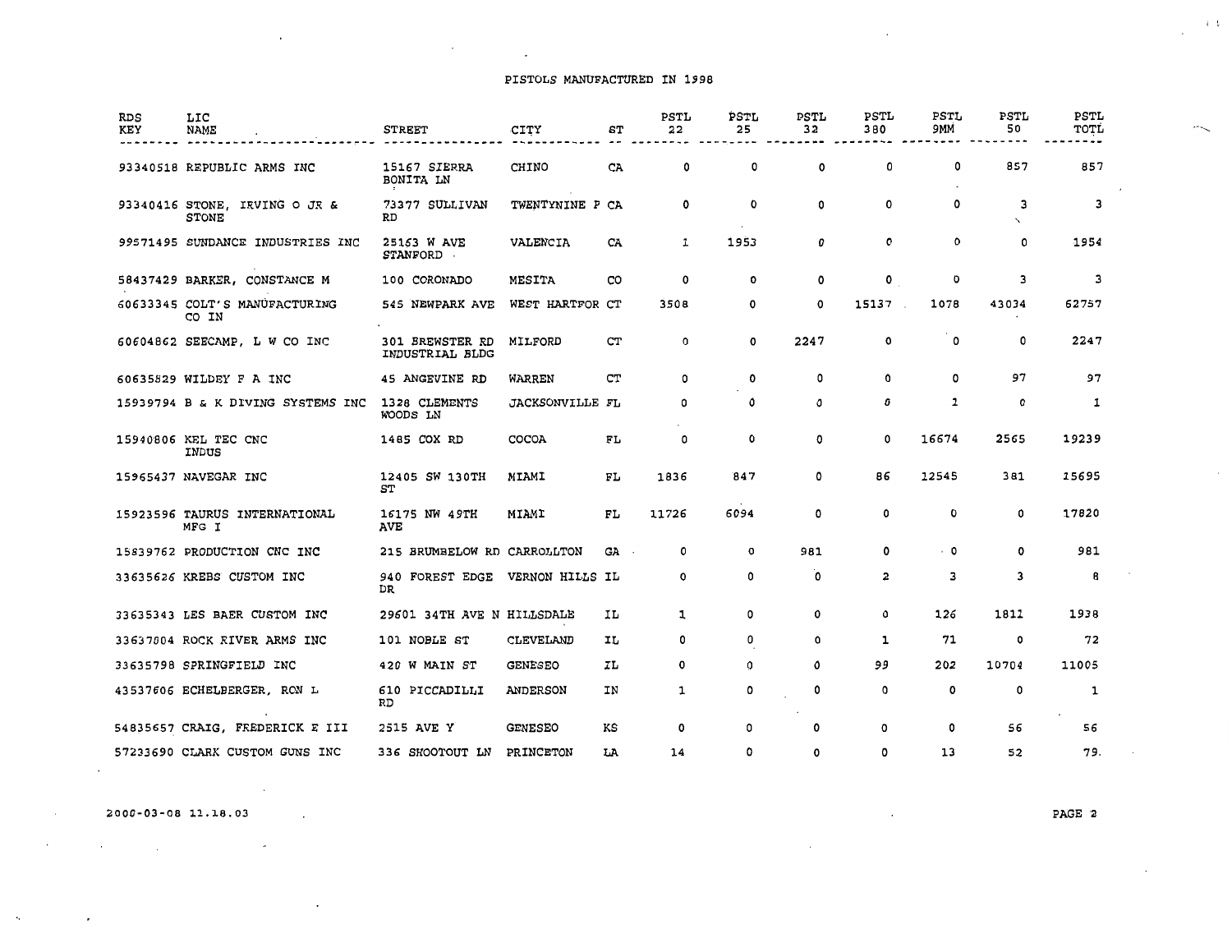# PISTOLS MANUFACTURED IN 1998

 $\mathcal{A}^{\mathcal{A}}$  and  $\mathcal{A}^{\mathcal{A}}$  and  $\mathcal{A}^{\mathcal{A}}$ 

| <b>RDS</b><br>KEY | LIC<br>NAME                                                  | <b>STREET</b>                    | <b>CITY</b>         | ST | PSTL<br>22 | PSTL<br>25 | PSTL<br>32  | <b>PSTL</b><br>380 | PSTL<br>9MM | PSTL<br>50 | PSTL<br>TOTL |
|-------------------|--------------------------------------------------------------|----------------------------------|---------------------|----|------------|------------|-------------|--------------------|-------------|------------|--------------|
|                   | 60435456 SAEILO, INC                                         | 130 GODDARD<br>MEMORIAL DR       | WORCESTER           | МA | 0          | 0          | $0 \cdot$   | 2                  | 5414        | 1970       | 7386         |
|                   | 60410395 SMITH & WESSON CORP                                 | 2100 ROOSEVELT<br><b>AVE</b>     | SPRINGFIELD         | МA | 0          | 0          | 0           | 3131               | 47773       | 51349      | 102253       |
|                   | 85207699 BERETTA U S A CORPORATION 17601 BERETTA DR ACCOKEEK |                                  |                     | MD | 11249      | 13029      | 31561       | 0                  | 39148       | 15732      | 110719       |
|                   | 60106460 SMITH & WESSON CORP                                 | 19 AVIATION DR                   | HOULTON             | ME | 31224      | 0          | 0           | 0                  | 0           | 0          | 31224        |
|                   | 34134590 BROWN, EBEN A                                       | 3404 PAWNEE DR                   | ALEXANDRIA          | MN | 6          | 1          | 21          | 1                  | 0           | 1          | 30           |
|                   | 54339122 ED BROWN PRODUCTS, INC                              | 43825 MULDROW<br>TRAIL           | PERRY               | МO | 0          | 0          | 0           | 0                  | 0           | 37         | 37           |
|                   | 54734146 CYLINDER & SLIDE INC                                | 245 E 4TH ST                     | FREMONT             | ΝE | 0          | 0          | 0           | ٥                  | 3           | 33         | 36           |
|                   | 60234248 COMPETITOR CORP INC                                 | 30 TRICNIT RD 16 NEW IPSWICH     |                     | NH | q          | 23         | 1           | 5                  | 0           | 66         | 104          |
|                   | 60233244 SIG ARMS INC                                        | CORPORATE PARK                   | <b>EXETER</b>       | NH | O          | O          | ٥           | 0                  | 3764        | 50767      | 54531        |
|                   | 60233754 THOMPSON CENTER ARMS<br>CO IN                       | FARMINGTON RD                    | <b>ROCHESTER</b>    | NH | 3841       | 299        | 3455        | 0                  | 369         | 3228       | 11192        |
|                   | 98835501 CALICO LIGHT<br>WEAPO                               | 1489 GREG ST                     | SPARKS              | NV | 61         | 0          | $\mathbf 0$ | 0                  | $\mathbf 1$ | 0          | 62           |
|                   | 61406625 AUTO-ORDNANCE CORP                                  | WILLIAM LANE                     | WEST HURLEY         | NY | 0          | 0          | 0           | 0                  | 0           | 1574       | 1574         |
|                   | 61334276 KIMBER MFG, INC                                     | 1 LAWTON ST                      | YONKERS             | NY | 0          | 0          | 0           | 1                  | 3           | 31758      | 31762        |
|                   | 43435702 BEEMILLER INC                                       | 1015 SPRINGMILL<br>RD            | MANSFIELD<br>$\sim$ | OH | 0          | ٥          | 0           | 6120               | 11103       | 6270       | 23493        |
|                   | 43419291 HASKELL MANUFACTURING INC 585 EAST BLUE             | LICK RD                          | LIMA                | OH | 0          | 0          | 0           | 0                  | 0           | 4800       | 4800         |
|                   | 43434316 IBERIA FIREARMS INC                                 | 3929 STATE RT<br>309             | <b>GALION</b>       | OН | 0          | 0          | 0           | 0                  | 0           | 1470       | 1470         |
|                   | 43436235 JONES, JOHNDAVID                                    | 590 WOODVUE LANE WINTERSVILLE OH |                     |    | 2          | 1          | 9           | 11                 | 4           | 4          | 31           |
|                   | 43111589 MOA CORPORATION                                     | 2451 OLD CAMDEN<br>PIKE          | <b>EATON</b>        | OH | 3          | 8          | 27          | 7                  | 0           | 1          | 46           |
|                   | 57336522 NOWLIN, JOHN W SR                                   | 20622 S 4092 RD                  | CLAREMORE           | ОΚ | 0          | 0          | 0           | 0                  | 75          | 102        | 177          |
|                   | 15735886 FN MANUFACTURING INC                                | 750 CLEMSON RD                   | COLUMBIA            | sc | 0          | 0          | 0           | 0                  | 758         | 0          | 758          |
|                   | 16238654 LEINAD INC                                          | 221 HWY 68 N                     | <b>DUCKTOWN</b>     | TN | ٥          | 0          | 0           | 408                | 984         | 2541       | 3933         |

 $\epsilon$ 

 $\cdot$ 

2000-03-08 11.18.03

 $\sim 100$ 

 $\ddot{\phantom{a}}$ 

PAGE 3

£,

 $\mathcal{L}_{\mathcal{L}}$ 

 $\cdot$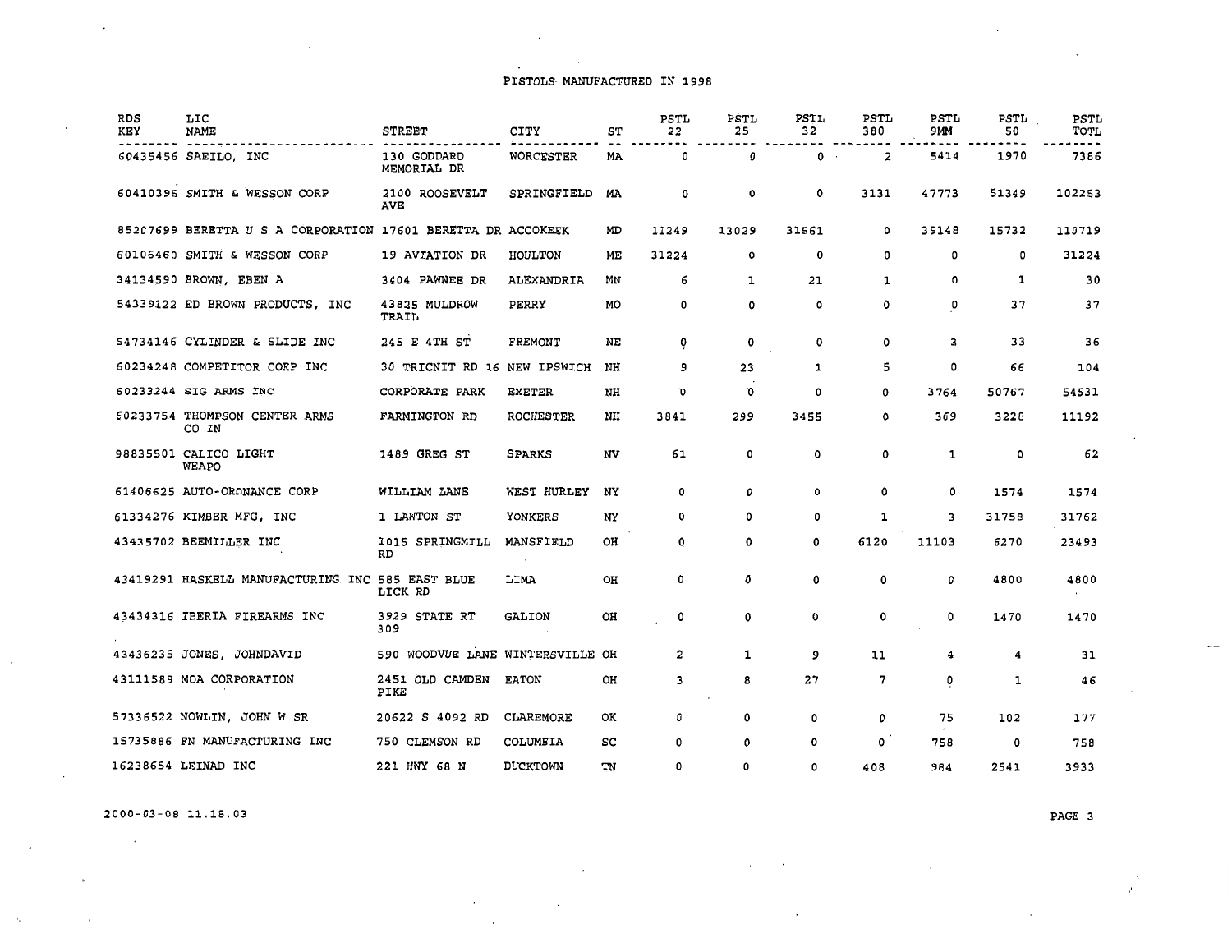#### PISTOLS MANUFACTURED IN 1998

| RDS<br>KEY | LIC<br><b>NAME</b>                | <b>STREET</b>                         | CITY                     | SТ | PSTL.<br>22 | <b>PSTL</b><br>25 | PSTL<br>32 | <b>PSTL</b><br>380 | <b>PSTL</b><br>ЭММ | <b>PSTL</b><br>50 | PSTL<br>TOTL            |
|------------|-----------------------------------|---------------------------------------|--------------------------|----|-------------|-------------------|------------|--------------------|--------------------|-------------------|-------------------------|
|            | 16238224 STORM LAKE MACHINE INC   | 5890 INDUSTRIAL<br>PARK DR            | LENOIR CITY              | TN | 0           | 0                 | 0          | 1                  | 0                  | 9                 | 10                      |
|            | 57421953 AMERICAN DERRINGER CORP  | 127 N LACY DR                         | <b>WACO</b>              | ТX | 108         | 15                | 363        | 765                | 395                | 1521              | 3167                    |
|            | 57634105 ARMAS INTL MFG CO INC    | 5123 GULFTON ST                       | HOUSTON                  | тx | $\circ$     | 0                 | 0          | 0                  | 96                 | 0                 | 96                      |
|            | 57454185 BILL WISEMAN & CO, INC   | 18456 ST HWY 6 S COLLEGE STAT         |                          | ТX | 0           | 0                 | 1          | 0                  | 0                  | 0                 | 1                       |
|            | 57541153 BOND ARMS INC            | 204 ALPHA LN                          | GRANBURY                 | ТX | 0           | 0                 | 0          | 0                  | 35                 | 1178              | 1213                    |
|            | 57438071 CHIP MCCORMICK CORP      | 1715 W FM 1626,<br><b>STE 105</b>     | MANCHACA                 | тx | O           | 0                 | 0          | 0                  | 0                  | 78                | 78                      |
|            | 57602824 FREY, JEROME ROBERT      | 4601 S PINEMONT<br>#144               | <b>HOUSTON</b>           | тx | 0           | 0                 | ٥          | ٥                  | 0                  | 40                | 40                      |
|            | 57436243 GRANT, GARNETT SHELTON   | RT 3 BOX 190-C                        | <b><i>GATESVILLE</i></b> | тx | 0           | 0                 | ٥          | ٥                  | 0                  | 1                 | 1                       |
|            | 57636527 HIGH STANDARD<br>MANUF   | 10606 HEMPSTEAD<br>HWY #116           | HOUSTON                  | тх | 284         | 0                 | 0          | 0                  | 0                  | 0                 | 284                     |
|            | 57435417 HJS ARMS, INC            | 2965 E 13TH ST<br>SUITE C             | <b>BROWNSVILLE</b>       | ТX | 59          | 0                 | ٥          | 0                  | 0                  | 0                 | 59                      |
|            | 57537674 PASTUSEK INDUSTRIES, INC | 2008 MARTIN<br>LUTHER KING JR<br>FRWY | FORT WORTH               | тx | 101         | 4                 | 0          | 0                  | 0                  | 0                 | 105                     |
|            | 57434417 STI INTERNATIONAL, INC   | 114 HALMAR COVE                       | <b>GEORGETOWN</b>        | ТX | 0           | ٥                 | ٥          | ٥                  | ٥                  | 2079              | 2079                    |
|            | 57637058 STRAIT, TIMOTHY          | 13329 VETERANS<br>MEMORIAL<br>STE D   | <b>HOUSTON</b>           | тх | 0           | 0                 | ٥          | 0                  | 0                  | 2                 | $\overline{\mathbf{z}}$ |
|            | 57540601 STRAYER VOIGT INC        | 3435 ROY ORR<br><b>BLVD #200</b>      | GRAND PRARIE TX          |    | 0           | ٥                 | 0          | 0                  | 179                | 1043              | 1222                    |
|            | 98787363 ARMS TECHNOLOGY INC      | 2779 DIRECTORS<br>ROW                 | SALT LAKE CI UT          |    | 20198       | 0                 | 0          | 0                  | 0                  | 0                 | 20198                   |
|            | 98706281 LAR MANUFACTURING INC    | 4133 WEST FARM<br>RD                  | WEST JORDAN              | UT | 0           | 0                 | 0          | 0                  | 0                  | 151               | 151                     |
|            | 98734026 NORTH AMERICAN ARMS INC  | 2150 S 950 E                          | PROVO                    | UT | 0           | 0                 | 6270       | 0                  | 0                  | 0                 | 6270                    |
|            | 15439649 VANDERSLICE, FREDERICK C | 1000 CALLOWAY<br>AVE                  | <b>CHESAPEAKE</b>        | VA | 0           | 0                 | 0          | ٥                  | 0                  | 1                 | 1                       |
|            | 60305204 CASPIAN ARMS LTD         | 14 NORTH MAIN ST HARDWICK             |                          | VT | o           | 0                 | 0          | 0                  | ٥                  | 1632              | 1632                    |
|            | 60306096 SQUIRES BINGHAM INTL INC | <b>PHERRIN ST</b>                     | ISLAND POND              | VT | 0           | 0                 | 0          | ٥                  | 0                  | 818               | 818                     |

 $\mathcal{L}$ 

 $\sim$ 

2000-03-0B 11.18.03

 $\cdot$ 

 $\overline{a}$ 

 $\bar{f}$ 

PAGE 4

 $\sim$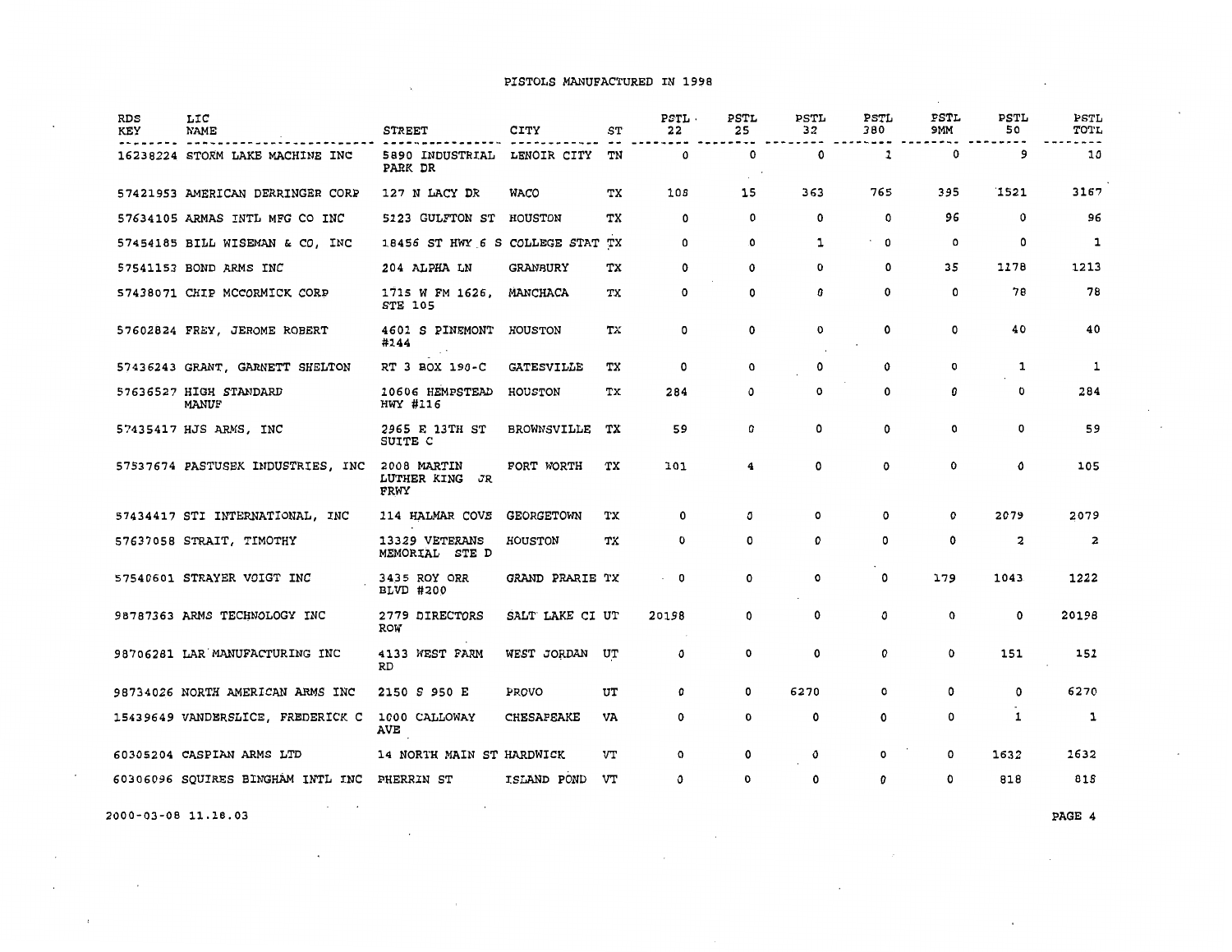| RDS<br>KEY            | LIC<br>NAME               | <b>STREET</b>                |            | CITY    | SТ | PSTL<br>22 | PSTL<br>25 | <b>PSTL</b><br>32                                      | PSTL<br>380 | PSTL<br>9MM | <b>PSTL</b><br>50 | PSTL<br>TOTL             |
|-----------------------|---------------------------|------------------------------|------------|---------|----|------------|------------|--------------------------------------------------------|-------------|-------------|-------------------|--------------------------|
|                       | 99114520 OLYMPIC ARMS INC | 620-626 OLD<br>PACIFIC<br>SE | <b>HWY</b> | OLYMPIA | WA | 65         |            | o                                                      | 0           |             | 215               | 280                      |
| <b>MCGSSWEE</b><br>81 |                           |                              |            |         |    | 184836     | 50936      | 흐흐흐흐흐흐흐흐흐 드드르흐흐흐흐흐 크로ピコラ크교의 프랑글링크코프트 분류적으로부드트<br>62338 | 98266       | 284374      | 279615            | \$\$\$\$\$\$\$<br>960365 |

 $\epsilon=2$ 

 $\cdot$ 

 $\rightarrow$ 

 $\sim$ 

 $\cdot$ 

 $\mathcal{A}^{\mathcal{A}}_{\mathcal{A}}$  and  $\mathcal{A}^{\mathcal{A}}_{\mathcal{A}}$ 

 $\sim$ 

 $\mathcal{F}_{\mathcal{A}}$ 

 $\cdot$ 

 $\frac{1}{2} \sum_{i=1}^n \frac{1}{2} \sum_{j=1}^n \frac{1}{2} \sum_{j=1}^n \frac{1}{2} \sum_{j=1}^n \frac{1}{2} \sum_{j=1}^n \frac{1}{2} \sum_{j=1}^n \frac{1}{2} \sum_{j=1}^n \frac{1}{2} \sum_{j=1}^n \frac{1}{2} \sum_{j=1}^n \frac{1}{2} \sum_{j=1}^n \frac{1}{2} \sum_{j=1}^n \frac{1}{2} \sum_{j=1}^n \frac{1}{2} \sum_{j=1}^n \frac{1}{2} \sum_{j=$ 

2000-03-08 11.18.03

 $\sim 10^{-11}$ 

 $\sim$ 

 $\sim 10$ 

 $\mathcal{L}^{\pm}$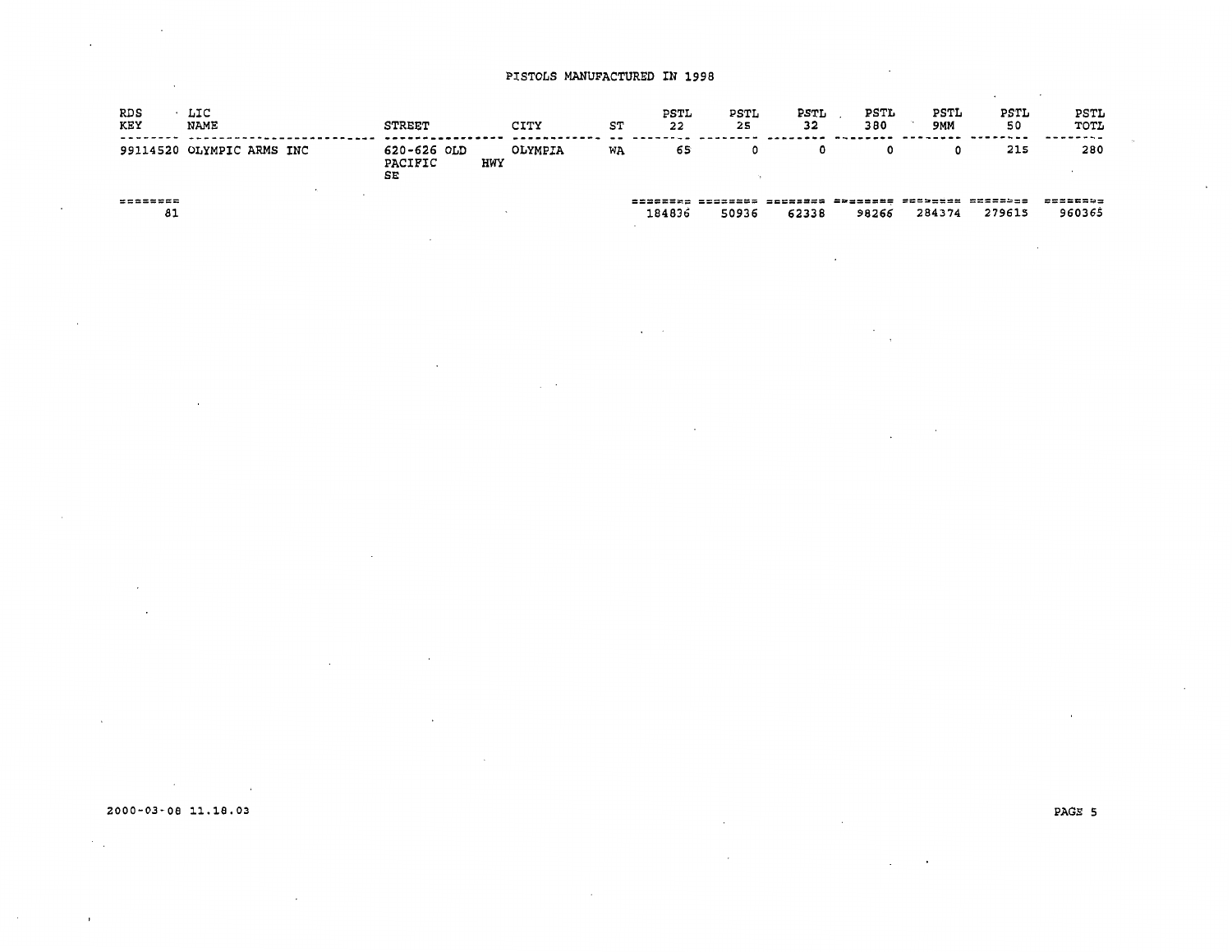| RDS<br>KEY                     | LIC<br>NAME                                | <b>STREET</b>                       | CITY              | ST | <b>RVLR</b><br>22 | <b>RVLR</b><br>32 | <b>RVLR</b><br>38.      | <b>RVLR</b><br>357 | <b>RVLR</b><br>44 | RVLR<br>45                                                             | <b>RVLR</b><br>TOTL |
|--------------------------------|--------------------------------------------|-------------------------------------|-------------------|----|-------------------|-------------------|-------------------------|--------------------|-------------------|------------------------------------------------------------------------|---------------------|
|                                | 57134716 WILSONS GUN SHOP INC              | 2234 CR 719                         | <b>BERRYVILLE</b> | AR | 0                 | $\cdot$ 0         | 0                       | 22                 | 0                 | 0                                                                      | 22                  |
|                                | 93340558 AMERICAN FRONTIER<br>FIREA        | 40725 BROOK<br><b>TRAILS WAY</b>    | AGUANGA           | CA | 0                 | o                 | 178                     | 0                  | 54                | 0                                                                      | 232                 |
|                                | 60633345 COLT'S MANUFACTURING<br>CO IN     | 545 NEWPARK AVE                     | WEST HARTFOR CT   |    | ٥                 | 0                 | 5553                    | 8644               | 5625              | 4646                                                                   | 24468               |
|                                | 43536734 PHELPS, GREGORY G                 | 1705 S TAFT AVE                     | <b>EVANSVILLE</b> | IN | 7                 | 4                 | $\overline{\mathbf{2}}$ | ٥                  | 0                 | 0                                                                      | 13                  |
|                                | 57233690 CLARK CUSTOM GUNS INC             | 336 SHOOTOUT LN                     | PRINCETON         | LA | 0                 | 0                 | 8                       | 0                  | 0                 | 0                                                                      | 8                   |
|                                | 60434429 H & R 1871 INC<br>NEW E           | 60 INDUSTRIAL<br>ROWE               | <b>GARDNER</b>    | MA | 3161              | 829               | 0                       | 0                  | ٥                 | 0                                                                      | 3990                |
|                                | 60410395 SMITH & WESSON CORP               | 2100 ROOSEVELT<br><b>AVE</b>        | SPRINGFIELD       | МA | 11668             | 0                 | 70543                   | 30375              | 25676             | 1321                                                                   | 139583              |
|                                | 60201484 STURM, RUGER & CO INC             | 411 SUNAPEE ST                      | NEWPORT           | NH | 20534             | 1769              | 830                     | 34524              | 31806             | 30954                                                                  | 120417              |
|                                | 61636016 NEW YORK INTERNATIONAL<br>CORP    | 119 KEMPER LN                       | NORWICH           | NY | $\mathbf{0}_{.}$  | 0                 | ٥                       | $\Omega$           | 165               | ் 0                                                                    | 165                 |
|                                | 43436235 JONES, JOHNDAVID                  | 590 WOODVUE LANE                    | WINTERSVILLE OH   |    | 0                 | ٥                 | 0                       | $\cdot$ 0          | $\Omega$          | 1                                                                      | ı                   |
|                                | 82339672 RAPINE, ELLSWORTH D               | 9503 LINDIS LN                      | EAST GREENVI PA   |    | 0                 | 0                 | 0                       | 0                  | 4                 | 0                                                                      | 4                   |
|                                | 34634039 D-MAX INC                         | ROUTE 1 BOX 45                      | SPRINGFIELD       | SD | 50                | $\cdot$ 0         | 1                       | 0                  | 115               | 251                                                                    | 417                 |
| 16287025 MIL INC               |                                            | 1345 B ENTERPRISE PINEY FLATS<br>RD |                   | TN | 0                 | 0                 | 0                       | 0                  | 329               | 0                                                                      | 329                 |
|                                | 16238596 MUNITIONS INTERNATIONAL<br>LAB I  | 1345 B ENTERPRISE PINEY FLATS<br>RD |                   | TN | 0                 | 0                 | 0                       | 0                  | 0                 | 344                                                                    | 344                 |
|                                | 57438596 OLD WEST CO OF TX INC<br>THECIMAR | 105 WINDING OAK<br>RD               | FREDERICKSBU TX   |    | 0                 | 0                 | 172                     | 0                  | 283               | 0                                                                      | 455                 |
|                                | 57635413 PHILLIPS & RODGERS INC            | 680 FM 980                          | HUNTSVILLE        | тx | 0                 | 0                 | 0                       | 106                | 0                 | 0                                                                      | 106                 |
|                                | 57541407 PRUITT, WILLIAM F                 | 852 JERRY LN                        | <b>BEDFORD</b>    | ТX | 1                 | 0                 | $\overline{\mathbf{c}}$ | 0                  | 0                 | 1                                                                      | 4                   |
|                                | 57634993 TEXAS LONGHORN ARMS INC           | 3818 FM 2218                        | RICHMOND          | тx | 0                 | ٥                 | 0                       | 0                  | 1                 | 1                                                                      | 2                   |
|                                | 98734026 NORTH AMERICAN ARMS INC           | 2150 S 950 E                        | <b>PROVO</b>      | UΤ | 32667             | 0                 | ٥                       | 0                  | 0                 | 0                                                                      | 32667               |
|                                | 58303091 FREEDOM ARMS INC                  | $1 1/2$ MI E OF PO                  | FREEDOM           | WY | 20                | 0                 | ٥                       | 234                | 178               | 731                                                                    | 1163                |
| $#$ <b>=</b> = = = = = =<br>20 |                                            |                                     |                   |    | 68108             | 2602              | 77289                   | 73905              | 64236             | 62822656 NOSSSAFN AGAPRIAS AREVSCAN UAADRRAS ABRAAVA IANGSIBF<br>38250 | 324390              |

2000-03-08 11.17.53

 $\sim$ 

 $\overline{a}$ 

 $\sim$ 

PAGE l

÷.

 $\cdot$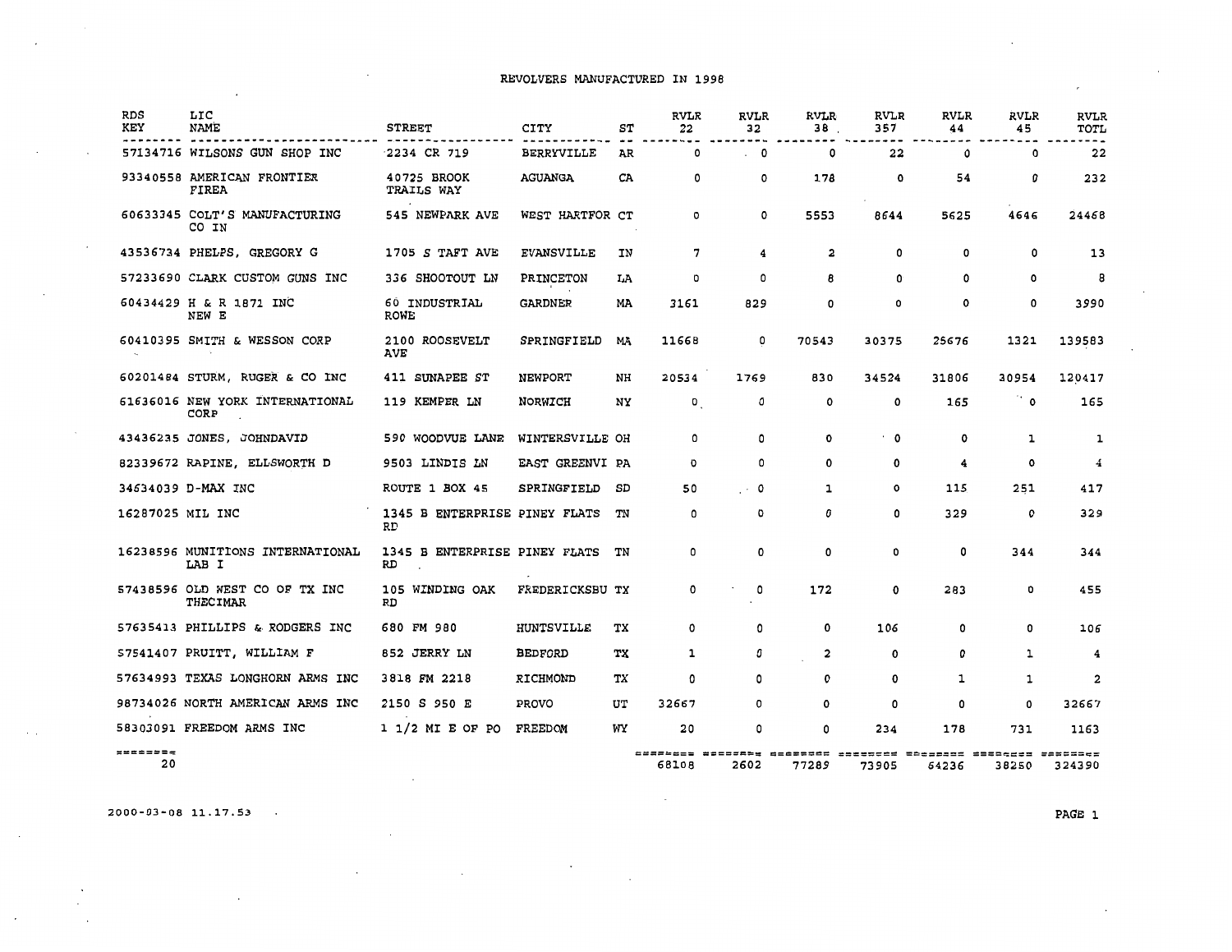| RDS<br>KEY | LIC<br><b>NAME</b><br>and the control of the | <b>STREET</b>             | CITY              | ST  | RIFLEM                  |
|------------|----------------------------------------------|---------------------------|-------------------|-----|-------------------------|
| 16336912   | MAINT<br>LAFORM INDUSTRIAL                   | 862 HWY 80 EAST           | <b>BURKVILLE</b>  | AL  | 1                       |
| 57136299   | REDICK ARMS DEV INC                          | 413 W CEDAR ST            | <b>ROGERS</b>     | AR  | 8                       |
| 57135673   | REYNOLDS, DARRELL W                          | 1389 HWY 236 W            | LONOKE            | AR. | 60                      |
| 98637996   | CARPENTER, LAWRENCE TODD                     | 1070 METRIC DR            | LAKE HAVASU CIT   | AZ  | 521                     |
| 98637950   | DODD, ROBERT FLOYD                           | 4340 EAST CANYON DR       | CAMP VERDE        | ΑZ  | 31                      |
| 98638035   | GRANITE MOUNTAIN ARMS INC                    | 3145 W HIDDEN ACRES       | <b>PRESCOTT</b>   | ΑZ  | 9                       |
|            | 98637681 HARRIS GUNWORKS, INC                | 20813 N 19TH AVE STE 2    | <b>PHOENIX</b>    | ΆZ  | 53                      |
| 98637328   | LAZZERONI, INC                               | 1415 S CHERRY             | TUCSON            | AZ  | 56                      |
| 98635726   | CO, I<br>MCMILLAN BROS RIFLE                 | 21421 N 14TH AVE, SUITE D | <b>PHOENIX</b>    | ΑZ  | 179                     |
| 98636542   | ROBAR COMPANIES INC                          | 21438 N 7TH AVE SUITE B   | <b>PHOENIX</b>    | AZ  | 83                      |
| 98614472   | STURM RUGER & CO INC                         | 200 RUGER RD              | <b>PRESCOTT</b>   | AZ  | 3238                    |
| 98600187   | WELLS, FRED F                                | 110 N SUMMIT              | <b>PRESCOTT</b>   | AZ  | $\overline{\mathbf{c}}$ |
| 96838244   | CURTIS, LEVERETTE CHARLES                    | 1901 LOPEZ DR             | <b>ANTIOCH</b>    | CA  | 1                       |
| 93337167   | GUIETTE MANUFACTURING INC                    | 10704 PROSPECT AVE STE D  | <b>SANTEE</b>     | CA  | 19                      |
|            | 97737990 HENDERSON, JOHN &<br><b>SVOBO</b>   | 24927 BONANZA DR          | MI WUK VILLAGE    | CA. | 30                      |
| 96881361   | KELLY, GENE                                  | 351 SECOND ST             | NAPA              | CA  | 61                      |
| 96837677   | HERBE<br>PAREDES, SAMUEL A &                 | 6125 ENTERPRISES DR #8    | DIAMOND SPRINGS   | CA  | 64                      |
| 97738092   | ROGUE RIV RIFLEWORKS INC/JOHN                | 1317 SPRING ST            | PASO ROBLES       | CA  | 15                      |
| 58437358   | ALVEY, GARY                                  | 237 27 1/4 RD #1          | GRAND JUNCTION    | CO  | 14                      |
| 58434662   | ROCKY MOUNTAIN ARMS INC                      | 1813 SUNSET PL #D         | LONGMONT          | co  | 5                       |
| 58437228   | YORK, DAVID CECIL                            | 310 ESCALANTE ST          | CRESTED BUTTE     | CO  | 1                       |
| 60633345   | CO IN<br>COLT'S MANUFACTURING                | 545 NEWPARK AVE           | WEST HARTFORD     | CT  | 33212                   |
| 60635796   | MCS INC                                      | 34 DELMAR DR              | <b>BROOKFIELD</b> | СT  | 3                       |
| 60600760   | THE MARLIN FIREARMS CO                       | 100 KENNA DR              | NORTH HAVEN       | CT  | 306164                  |
| 60634420   | TIME PRECISION INC                           | 640 FEDERAL RD            | <b>BROOKFIELD</b> | CT  | 44                      |
|            | <b>COMPA</b><br>60609280 U S REPEATING ARMS  | 344 WINCHESTER AVE        | <b>NEW HAVEN</b>  | CТ  | 112357                  |
|            |                                              |                           |                   |     |                         |

 $\mathbf{1}$ 

2000-02-07 11.57.02

 $\sim$ 

 $\sim$ 

ppe

 $\sim$ 

PAGE l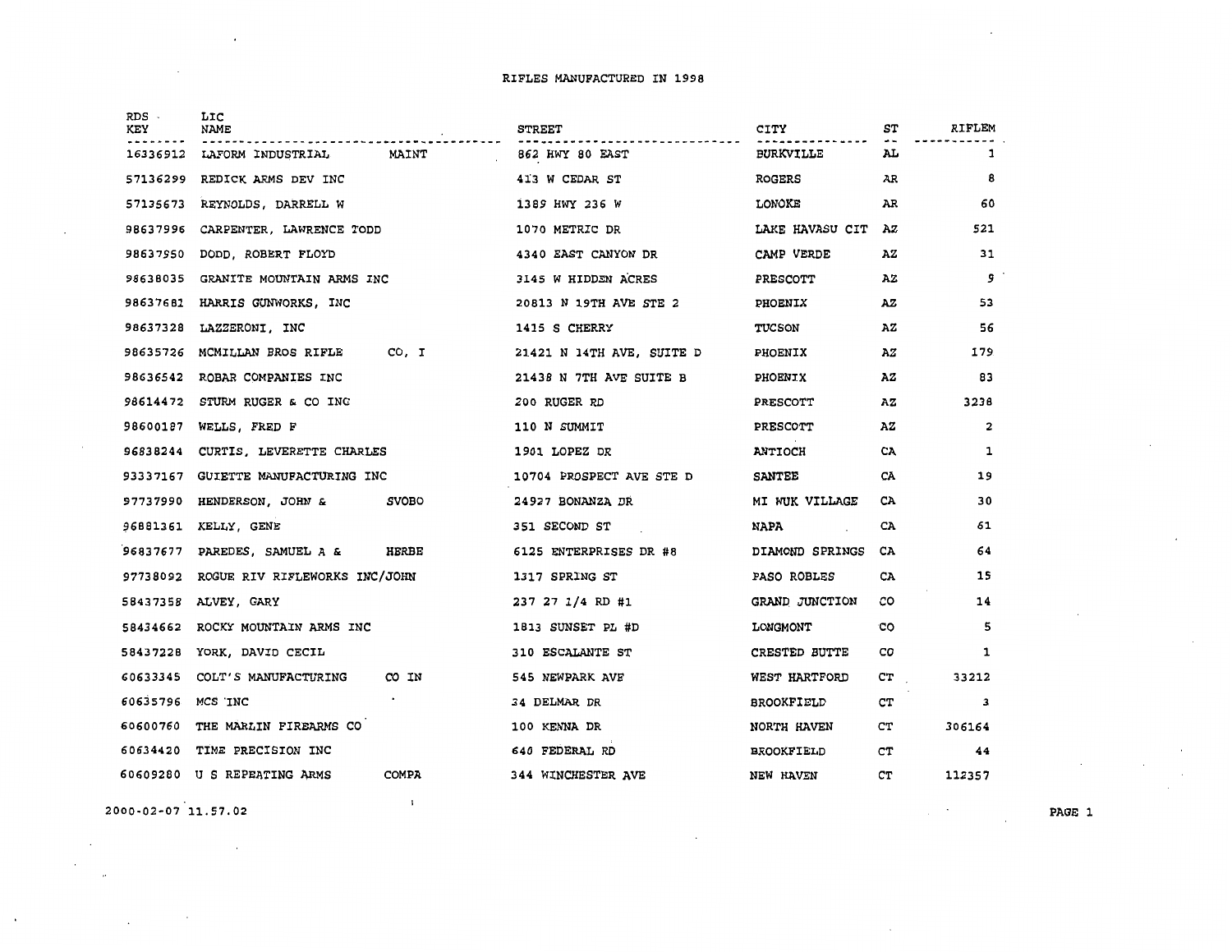| <b>RDS</b><br>KEY | LIC<br>NAME                       | <b>STREET</b>           | CITY                 | SТ  | RIFLEM<br>1             |
|-------------------|-----------------------------------|-------------------------|----------------------|-----|-------------------------|
| 15943009          | ANZIO IRONWORKS CORP              | 1905 16TH ST N          | SAINT PETERSBUR FL   |     |                         |
| 15939794          | B & K DIVING SYSTEMS INC          | 1328 CLEMENTS WOODS LN  | <b>JACKSONVILLE</b>  | FL  | $\overline{\mathbf{2}}$ |
| 15940806          | INDUS<br>KEL TEC CNC              | 1485 COX RD             | <b>COCOA</b>         | FL. | 1273                    |
|                   | 15940998 KNIGHTS MANUFACTURING CO | 7750 9TH ST SW          | <b>VERO BEACH</b>    | FL. | 474                     |
|                   | 15937076 SAARMFG CORP             | 801 W 49TH ST #111      | HIALEAH              | FL  | 4                       |
| 15946669          | SMITH, TIMOTHY E                  | 3761 RECKER HWY         | WINTER HAVEN         | FL  | 10                      |
| 15939954          | WEAVER, JOHN R JR                 | 1401 S RIDGEWOOD AVE #4 | <b>EDGEWATER</b>     | FL  | 17                      |
| 15840170          | MCWHORTER, WILLIAM T              | 1549 HOWELL RD          | <b>DOERUN</b>        | GA. | 18                      |
| 15814830          | NELSON, JOHN THOMAS JOE           | RT #5 BOX 412C          | CARROLLTON           | GА  | $\cdot$ 1               |
| 15840160          | SHAWNEE RIFLE CO INC              | 323-A CARL VINSON PKWY  | WARNER ROBINS        | GA. | 8                       |
| 15814839          | SKALLA, SOL ALAN                  | 1604 GAIL AVE           | <b>ALBANY</b>        | GA  | 1                       |
| 54235539          | MODERN MUZZLELOADING INC          | 234 AIRPORT RD          | CENTERVILLE          | IA  | 10965                   |
| 98235032          | BAT MACHINE CO INC                | 11570 N BRUSS RD        | RATHDRUM             | ID  | 2                       |
| 98235118          | EVOLUTION INC                     | RT 2 BOX 763-L          | <b>GRANGEVILLE</b>   | ID  | 3                       |
| 98233354          | HARDW<br>S D MEACHAM TOOL &       | 1070 ANGEL RIDGE RD     | PECK                 | ID  | 32                      |
| 33636039          | ARMALITE INC                      | 745 S HANFORD ST        | <b>GENESEO</b>       | IL  | 6605                    |
| 33637390          | DS ARMS INC                       | 27W990 INDUSTRIAL AVE   | LAKE BARRINGTON      | IL  | 72                      |
| 33612807          | FEDERAL ENGINEERING CORP          | 316 MEYER RD            | <b>BENSENVILLE</b>   | IJ  | 12                      |
| 33733384          | GUNMA<br>OGLESBY & OGLESBY        | 744 W ANDREW RD         | SPRINGFIELD          | IL  | ı                       |
| 33635798          | SPRINGFIELD INC                   | 420 W MAIN ST           | <b>GENESEO</b>       | IL  | 5982                    |
| 54835636          | HARRISON, STEVEN W                | 2750 SE 60TH ST         | COLUMBUS             | KS  | 1                       |
| 54835175          | SMITH, RAY V                      | 10778 WESTGATE RD       | <b>OVERLAND PARK</b> | KS  | 1                       |
| 54834186          | TERNING, AARON                    | 250 RD 12               | <b>SEDAN</b>         | KS  | з                       |
| 54833096          | WICHITA ARMS INC                  | 923 E GILBERT           | WICHITA              | KS  | 57                      |
| 46136888          | COMPASSECO INC                    | 151 ATKINSON HILL AVE   | <b>BARDSTOWN</b>     | КY  | 507                     |
| 46137026          | REMINGTON ARMS<br><b>COMPA</b>    | 22 RIFE TRAIL           | HICKORY              | KY  | 77501                   |
|                   |                                   |                         |                      |     |                         |

2000-02-07 11.57.02

 $\sim$ 

 $\cdot$ 

 $\checkmark$ 

 $\cdot$ 

 $\sim$ 

 $\mathcal{L}_{\mathcal{A}}$ 

PAGE 2

 $\mathcal{L}_{\mathcal{A}}$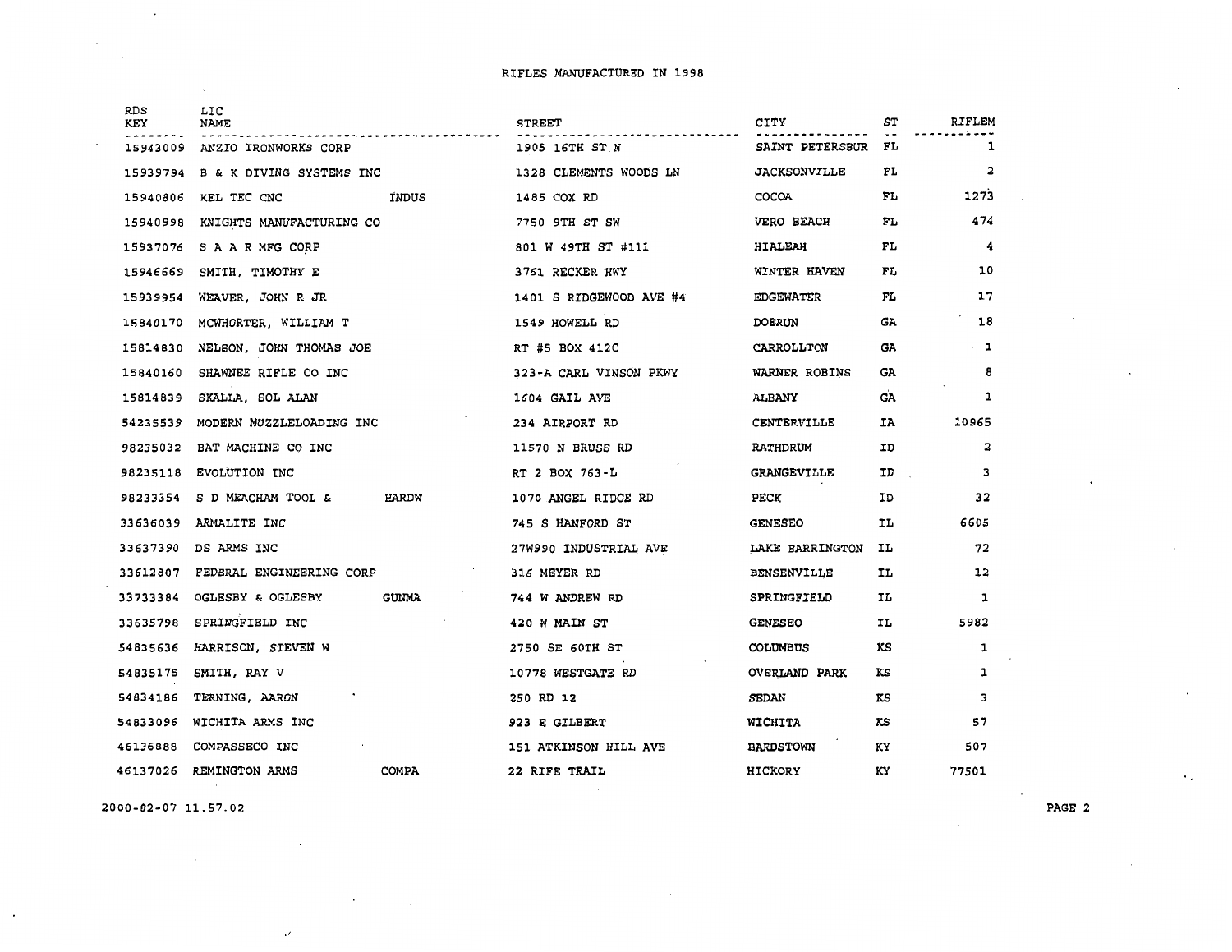$\mathcal{L}_{\mathcal{A}}$ 

 $\sim$ 

 $\ddot{\phantom{1}}$ 

| <b>RDS</b><br>KEY | LIC<br>NAME                                 | <b>STREET</b>                      | <b>CITY</b>         | SΤ | RIFLEM                  |
|-------------------|---------------------------------------------|------------------------------------|---------------------|----|-------------------------|
| 57233690          | CLARK CUSTOM GUNS INC                       | 336 SHOOTOUT LN                    | <b>PRINCETON</b>    | LA | 83                      |
| 60435945          | BALLOU; SMITH; FOUNTAIN; BERNS              | 90 LAFAYETTE RD                    | <b>SALISBURY</b>    | MA | $\overline{\mathbf{2}}$ |
| 60434429          | H & R 1871 INC<br>NEW E                     | 60 INDUSTRIAL ROWE                 | GARDNER             | MA | 29462                   |
| 60436544          | LOU ALESSANDRI & SON INC                    | 380 WINTHROP ST                    | <b>REHOBOTH</b>     | МA | 1                       |
| 60433152          | SAVAGE ARMS, INC                            | 100 SPRINGDALE RD                  | WESTFIELD           | MA | 80894                   |
| 60436463          | ZITTA, ALLAN P                              | RT 5 & 10                          | <b>BERNARDSTON</b>  | MÄ | 50                      |
| 85234826          | ARMSCORP USA INC                            | 4424 JOHN AVE                      | BALTIMORE           | MD | 204                     |
| 85207699          | BERETTA U S A CORPORATION                   | 17601 BERETTA DR                   | <b>ACCOKEEK</b>     | МD | 171                     |
| 85233969          | BURNS, ROBERT LEE                           | 117 LAKE SHORE DR                  | PASADENA            | MD | ı                       |
| 85211500          | MC KEE, INC                                 | 8725 BOLLMAN PLACE #1              | <b>SAVAGE</b>       | MD | 1                       |
| 60134465          | <b>BUSHMASTER FIREARMS</b><br>BFI/Q .       | 999 ROOSEVELT TRAIL<br><b>BLDG</b> | WINDHAM             | MЕ | 25610                   |
| 43842898          | GARBARINO, GARY M                           | 14236 BARNES RD                    | <b>BYRON</b>        | MI | 1                       |
| 34136671          | ACROMETAL COMPANIES, INC                    | 210 NE 10TH AVE                    | BRAINERD            | MN | 5524                    |
| 34134590          | BROWN, EBEN A                               | 3404 PAWNEE DR                     | ALEXANDRIA          | MN | 25                      |
| 34134714          | CAMMACK, DAVID JAMES                        | 215 OHIO ST                        | <b>ST PAUL</b>      | MN | 25                      |
| 34135232          | DEFENSE PROCUREMENT MFG SERVI               | 13983 INDUSTRY AVE                 | <b>BECKER</b>       | МN | 3711                    |
| 34136294          | HESSE LTD                                   | 9487 INVER GROVE TRAIL             | INVER GROVE HEI     | MN | 138                     |
| 34136974          | JP ENTERPRISES INC                          | 222 STARKY ST                      | SAINT PAUL          | ΜN | 24                      |
| 34136841          | MAKI, LON J.                                | HCR BOX 20A                        | <b>GOODLAND</b>     | MN | 3                       |
| 34136407          | TERRITORIAL GUNSMITHS LTD                   | 733 6TH AVE S                      | HOPKINS             | МN | 6                       |
| 54336452          | HAHN, LLOYD                                 | 3101 SUSSEX                        | ST CHARLES          | MО | 2                       |
| 54339980          | POWELL, WILLIAM &<br>POWEL                  | JUNCTION HWY 17 & 42               | <b>IBERIA</b>       | MО | 2                       |
| 54339630          | RH MACHINE & CONSULTING<br>INC              | 2913 ENGLISH RD                    | PACIFIC             | МO | $30 -$                  |
| 98155388          | C SHARPS ARMS CO INC                        | 100 CENTENNIAL DR                  | <b>BIG TIMBER</b>   | MТ | 381                     |
| 98133560          | COOPER FIREARMS INC                         | 4004 HIGHWAY 93 N                  | <b>STEVENSVILLE</b> | MТ | 147                     |
|                   | 98135432 COOPER FIREARMS OF<br><b>MONTA</b> | 4004 GWY 93 N                      | <b>STEVENSVILLE</b> | MТ | 342                     |
|                   |                                             |                                    |                     |    |                         |

2000-02-07 11.57.02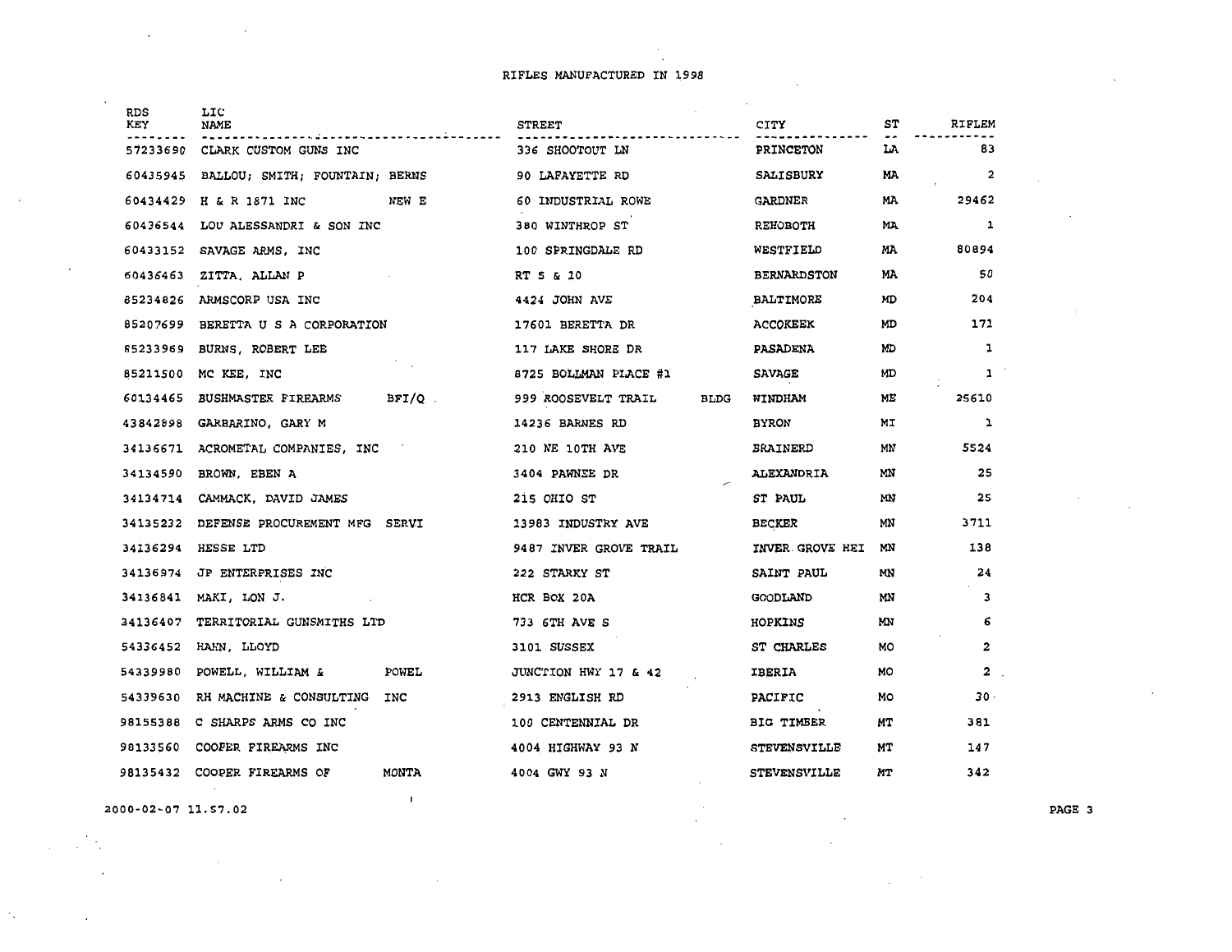$\mathcal{A}^{\mathcal{A}}$  and  $\mathcal{A}^{\mathcal{A}}$  and  $\mathcal{A}^{\mathcal{A}}$ 

| RDS<br>KEY | LIC<br>NAME                      | STREET                  | CITY                | ST        | RIFLEM       |  |
|------------|----------------------------------|-------------------------|---------------------|-----------|--------------|--|
| 98133200   | GENTRY, DAVID OWEN               | 314 N HOFFMAN           | <b>BELGRADE</b>     | MT        | $\mathbf{1}$ |  |
| 98134479   | GESKE, GERALD                    | 18 BRIAN COURT          | SUPERIOR            | MТ        | 5            |  |
| 98109328   | MONARCH TOOL COMPANY, INC        | 3702 MEYER LN           | <b>STEVENSVILLE</b> | MТ        | 1            |  |
| 98134111   | NOREEN, PETER HENNING            | 5075 BUENA VISTA DR     | <b>BELGRADE</b>     | МT        | 4            |  |
| 98133799   | POWDER RIVER RIFLE CO INC        | 201 CENTENNIAL DR       | BIG TIMBER          | MТ        | 973          |  |
| 98134051   | RIFLESMITH INC, THE              | 353 MILL CREEK RD       | SHERIDAN            | MТ        | 67           |  |
| 98135296   | ROMANS, STEVE DALE               | 3911 #B RED RANCH RD    | <b>STEVENSVILLE</b> | MТ        | 9            |  |
| 15639696   | CHANDLER, NORMAN A               | 100 RADCLIFFE CIRCLE    | <b>JACKSONVILLE</b> | NC        | 1            |  |
| 15640629   | PLEMONS, KEITH A                 | 2801 D LEE AVE          | <b>SANFORD</b>      | NC        | з            |  |
| 60201484   | STURM, RUGER & CO INC            | 411 SUNAPEE ST          | <b>NEWPORT</b>      | NH        | 332538       |  |
| 60233754   | THOMPSON CENTER ARMS<br>CO IN    | <b>FARMINGTON RD</b>    | <b>ROCHESTER</b>    | NH        | 15788        |  |
| 60233939   | WARNER, ALAN WILLIAM             | <b>18 LUCINDA TERR</b>  | KEENE               | NH        | 1            |  |
| 58534617   | ROBERTSON, CHARLES R             | 9812-A COCHITI SE       | ALBUQUERQUE         | <b>NM</b> | 4            |  |
| 98835501   | CALICO LIGHT<br>WEAPO            | 1489 GREG ST            | <b>SPARKS</b>       | NV        | 144          |  |
| 98835517   | DEBORD, CURTIS LEE               | 1469 GREG ST            | <b>SPARKS</b>       | NV.       | 158          |  |
| 61134902   | APPLIED TACTICAL<br><b>TECHN</b> | 171D EADS ST            | W BABYLON           | NY        | 1            |  |
| 61134915   | ARGUS PUBLICATIONS INC           | 110 STH ST              | <b>BROOKLYN</b>     | NY        | 35210        |  |
| 61406625   | AUTO-ORDNANCE CORP               | WILLIAM LANE            | WEST HURLEY         | ΝÝ        | 2190         |  |
| 61435045   | CAMBRIDGE VALLEY<br><b>MACHI</b> | PERRY LANE              | CAMBRIDGE           | NY        | 9            |  |
| 61636169   | L ROMANO RIFLE CO INC            | 551 STEWARTS CORNERS RD | PENNELLVILLE        | NΥ        | 6            |  |
| 61635527   | REMINGTON ARMS CO, INC           | 14 HOEFLER AVE          | ILION               | NY        | 198411       |  |
| 61635816   | ROMANO, LARRY J JR               | STEWARTS CORNERS RD     | PENNELLVILLE        | NΥ        | 6            |  |
| 43437450   | BALOGH JAMES INC                 | 13566 INDIAN HOLLOW RD  | <b>GRAFTON</b>      | OН        | 12           |  |
| 43435702   | BEEMILLER INC                    | 1015 SPRINGMILL RD      | <b>MANSFIELD</b>    | OH        | 28642        |  |
| 43436235   | JONES, JOHNDAVID                 | 590 WOODVUE LANE        | WINTERSVILLE        | OH        | 11           |  |
| 43437065   | KELBLY'S RIFLE RANGE INC         | 7222 DALTON FOX LAKE RD | NORTH LAWRENCE      | OH        | 480          |  |
|            |                                  |                         |                     |           |              |  |

2000-02-07 11.57.02

 $\cdot$ 

 $\overline{a}$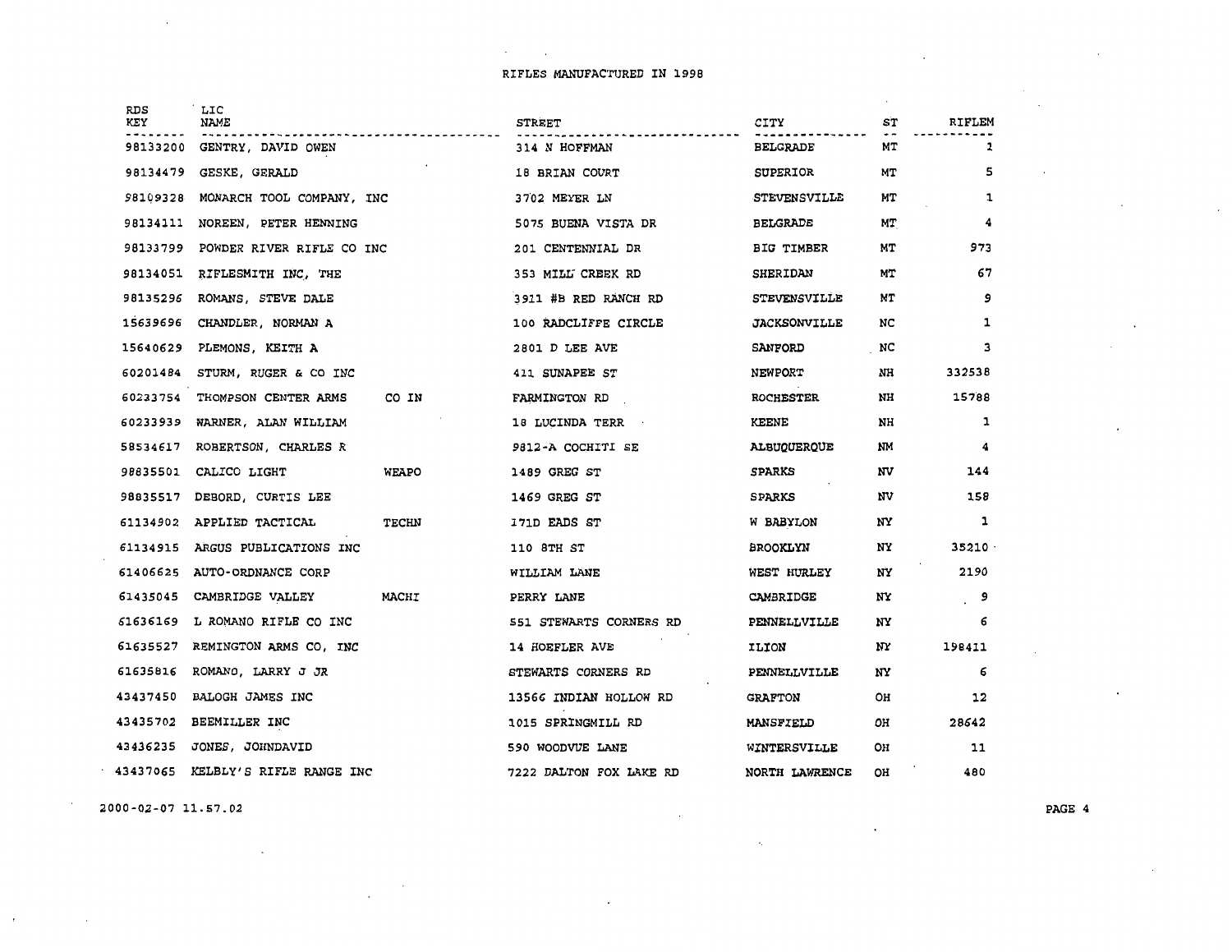| <b>RDS</b><br>KEY | LIC<br>NAME                               | <b>STREET</b>                  | <b>CITY</b>          | `ST       | RIFLEM                  |
|-------------------|-------------------------------------------|--------------------------------|----------------------|-----------|-------------------------|
| 43479505          | LANDIES, ROBERT I                         | 310 PARK DR                    | <b>CHARDON</b>       | OH        | 152                     |
| 43113995          | WILKINSON, JON R                          | 2400 TAR BOX CEMETERY RD       | <b>CEDARVILLE</b>    | OH        | $\overline{\mathbf{2}}$ |
| 57336844          | BEANLAND, JON                             | HWY 62                         | <b>GOULD</b>         | OK.       | з                       |
| 57334849          | CROSSNO, DAVE                             | $1/2$ MI N NW OF POST          | OFFIC DIBBLE         | 0K        | з                       |
| 57336699          | ZIMMERMAN, DAN B                          | 3840 SW 113TH                  | OKLAHOMA CITY        | <b>OK</b> | 5                       |
| 99335597          | CASCADE ARMS INC                          | 52261 KELLY SPRINGS RD         | <b>MAUPIN</b>        | OR        | 18                      |
| 99337203          | INC ·<br>LOOCK MANUFACTURING CO           | 2870 SW 221ST AVE #208         | <b>HILLSBORO</b>     | OR        | 1                       |
| 99336747          | MUNSTER, DONALD GEORGE                    | 1300 SW OAK ST SUITE D         | <b>HILLSBORO</b>     | OR        | 1                       |
| 99336982          | ROGUE RIFLE COMPANY INC                   | 11 FIRST ST                    | PROSPECT             | 0R        | 9301                    |
| 99337182          | TECHNETWORK INC                           | <b>ELDG</b><br>55325 TIMBER RD | VERNONIA             | OR.       | 209                     |
| 82338992          | BORDEN, JAMES F                           | RR 1 BOX 250BC                 | SPRINGVILLE          | PA        | 48                      |
| 82322641          | CPA CORP                                  | 2071 SQUIRREL HILL RD          | <b>SCHWENKSVILLE</b> | PA.       | 105                     |
| 82339102          | HAMMONDS, CLARENCE H                      | 415 GREENWAY                   | RED LION             | PA        | 17                      |
| 82339132          | ARMS<br><b>KEYSTONE SPORTING</b>          | $\cdot$ RD 2 BOX 20            | MILTON               | PA        | 6081                    |
|                   | 82339322 REESER, EC; MCNAUGHTON, DE & SIT | 2 NEWPORT RD                   | <b>DUNCANNON</b>     | PA.       | 2                       |
| 82311979          | ROBERT HART & SON INC                     | 401 MONTGOMERY ST              | <b>NESCOPECK</b>     | PA        | 26                      |
| 34606531          | DAKOTA ARMS INC                           | HC 55 BOX 326                  | <b>STURGIS</b>       | SD        | 467                     |
| 34633475          | H S PRECISION INC                         | 1301 TURBINE DR                | RAPID CITY           | SD        | 111                     |
| 34633933          | MAYER, LOUIS                              | 422 N MAIN                     | ISABEL               | SD        | 1                       |
| 34606554          | MILLER ARMS INC                           | PURL ST BOX 260                | ST ONGE              | SD        | 30                      |
| 34634006          | RIB MOUNTAIN ARMS INC                     | 47416 292ND ST                 | <b>BERESFORD</b>     | SD        | 1                       |
| 34634111          | SATTERLEE, STUART                         | ECHO MOUNTAIN RD               | <b>DEADWOOD</b>      | SD        | 1                       |
| 16236907          | BARRETT FIREARMS MFG INC                  | 5926 MILLER LANE               | <b>MURFREESBORO</b>  | TN        | 103                     |
| 16236253          | CUMBERLAND MTN ARMS INC                   | 1045 DINAH SHORE BLVD          | WINCHESTER           | TN        | 5                       |
| 16238654          | LEINAD INC                                | 221 HWY 68 N                   | <b>DUCKTOWN</b>      | TN        | 1828                    |
| 16235354          | OWEN, MILTON K                            | 1416 W CRESTWOOD DR            | <b>MEMPHIS</b>       | TN        | 3                       |
|                   |                                           |                                |                      |           |                         |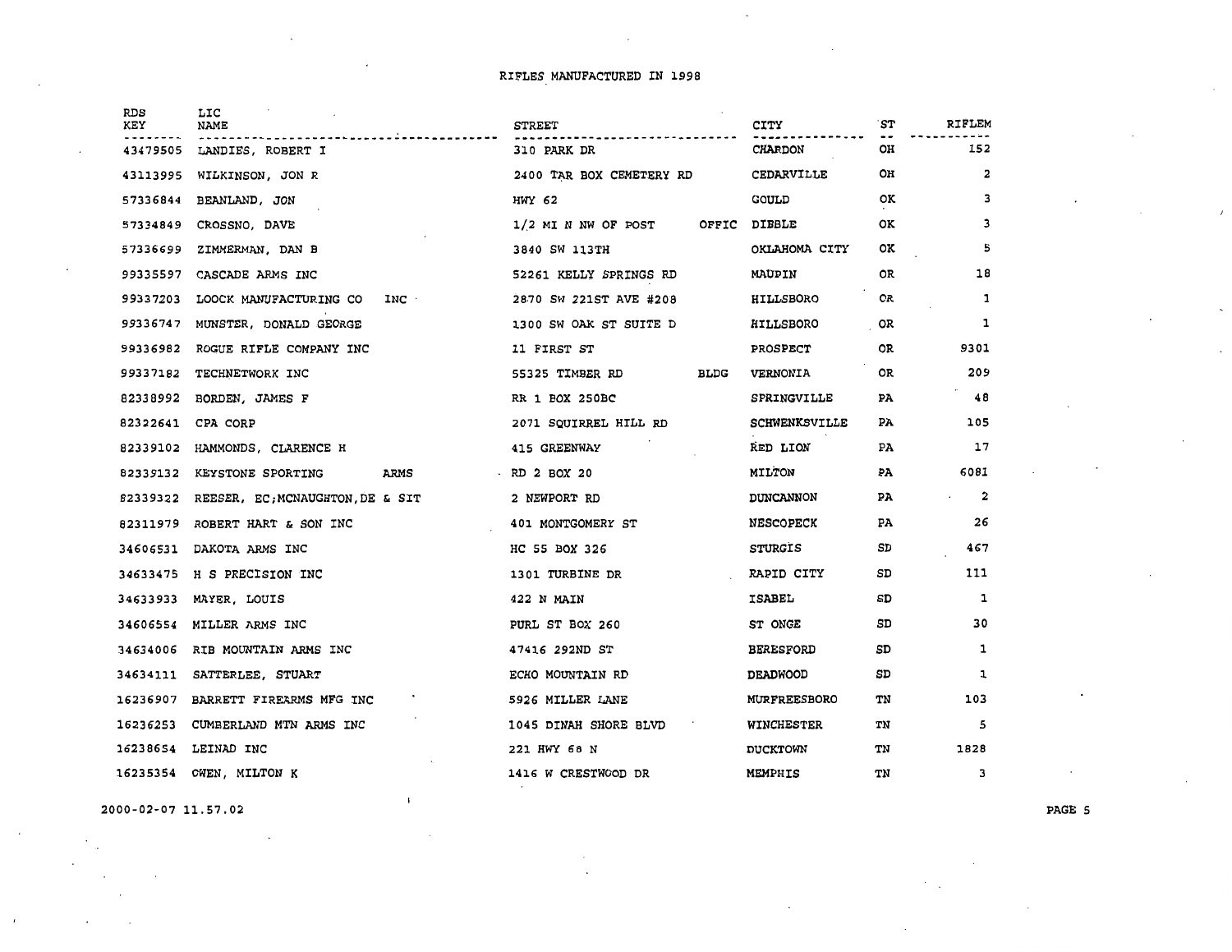$\bar{z}$ 

| <b>RDS</b> | . LIC                             |                                          |                        |    |                              |
|------------|-----------------------------------|------------------------------------------|------------------------|----|------------------------------|
| KEY        | NAME                              | <b>STREET</b>                            | CITY                   | ST | <b>RIFLEM</b>                |
| 57454185   | BILL WISEMAN & CO. INC            | 18456 ST HWY 6 S                         | <b>COLLEGE STATION</b> | тx | 22                           |
| 57634159   | BRILEY MANUFACTURING INC          | 1230 LUMPKIN                             | <b>HOUSTON</b>         | тх | 5                            |
| 57540686   | C A M III CORPORATION             | CO RD 410                                | <b>OZONA</b>           | ТX | 1                            |
| 57602824   | FREY, JEROME ROBERT               | 4601 S PINEMONT #144                     | <b>HOUSTON</b>         | тх | 92                           |
| 57633722   | HARBORTHS GUN REPAIR INC          | 1026 HORACE MANN                         | <b>ROSENBERG</b>       | ТX | $\cdot$ 2                    |
| 57637564   | LONE STAR RIFLE CO INC            | 11231 ROSE ROAD                          | <b>CONROE</b>          | ТX | 33                           |
| 57537674   | PASTUSEK INDUSTRIES, INC          | 2008 MARTIN LUTHER KING JR FR FORT WORTH |                        | ТX | 436                          |
| 57637646   | SHARPE, RICHARD E JR              | 8011 GLEN FOREST CT                      | <b>HOUSTON</b>         | тx | 1                            |
| 57540358   | TURBO SPECIALTIES & MACH CO IN    | 4301 W CO RD                             | <b>ODESSA</b>          | ТX | 42                           |
| 98706281   | LAR MANUFACTURING INC             | 4133 WEST FARM RD                        | WEST JORDAN            | UT | 153                          |
| 15440040   | ANTHONY W GILKES INC              | 26574 HILLMAN HWY                        | MEADOWVIEW             | VA | 29                           |
| 15439942   | HERRING, GEOFFREY A               | 408 MT TABOR RD                          | <b>BLACKSBURG</b>      | VA | 6                            |
| 15439177   | ROBINSON, CHARLOTTE L             | 442 S 15TH AVE                           | HOPEWELL               | VA | 9                            |
| 99138062   | ARNOLD ARMS COMPANY INC           | 19007 61ST AVE NE #1                     | <b>ARLINGTON</b>       | WA | 79                           |
| 99136693   | NESIKA BAY PRECISION INC          | 6112 NE MINNER RD #8                     | <b>POULSBO</b>         | WA | 178                          |
| 99114520   | OLYMPIC ARMS INC                  | 620-626 OLD PACIFIC<br>HWY S             | OLYMPIA                | WA | 4481                         |
| 33910305   | HORSTKAMP, KLAUS                  | 806 S DIVISION ST                        | WAUNAKEE               | WI | 321                          |
| 45509942   | ULTRA LIGHT ARMS, INC             | 214 PRICE STREET                         | <b>GRANVILLE</b>       | wv | 135                          |
| 58334359   | BALLARD RIFLE AND<br><b>CARTR</b> | 113 W YELLOWSTONE                        | CODY                   | WY | 38                           |
|            | 58334071 BARKER, DONALD R         | 113 W YELLOWSTONE AVE                    | CODY                   | WY | 13                           |
| ========   | 150                               |                                          |                        |    | <b>=F=F=F=F=F</b><br>1345899 |

 $\mathcal{L}_{\mathcal{A}}$ 

 $\sim$ 

 $\sim$ 

 $^\star$ 

 $\sim$ 

 $\sim$ 

 $\bullet$ 

 $\mathcal{F}=\mathcal{F}$ 

2000-02-07 11.57.02

 $\sim$ 

 $\sim$ 

 $\mathcal{L}_{\rm{in}}$ 

 $\sim$ 

 $\lambda$  $\ddot{\phantom{a}}$   $\sim$ 

 $\lambda$ 

 $\sim$   $\sim$ 

PAGE 6

 $\ddot{\phantom{a}}$ 

 $\sim$  $\ddot{\phantom{0}}$ 

 $\sim$ 

 $\lambda$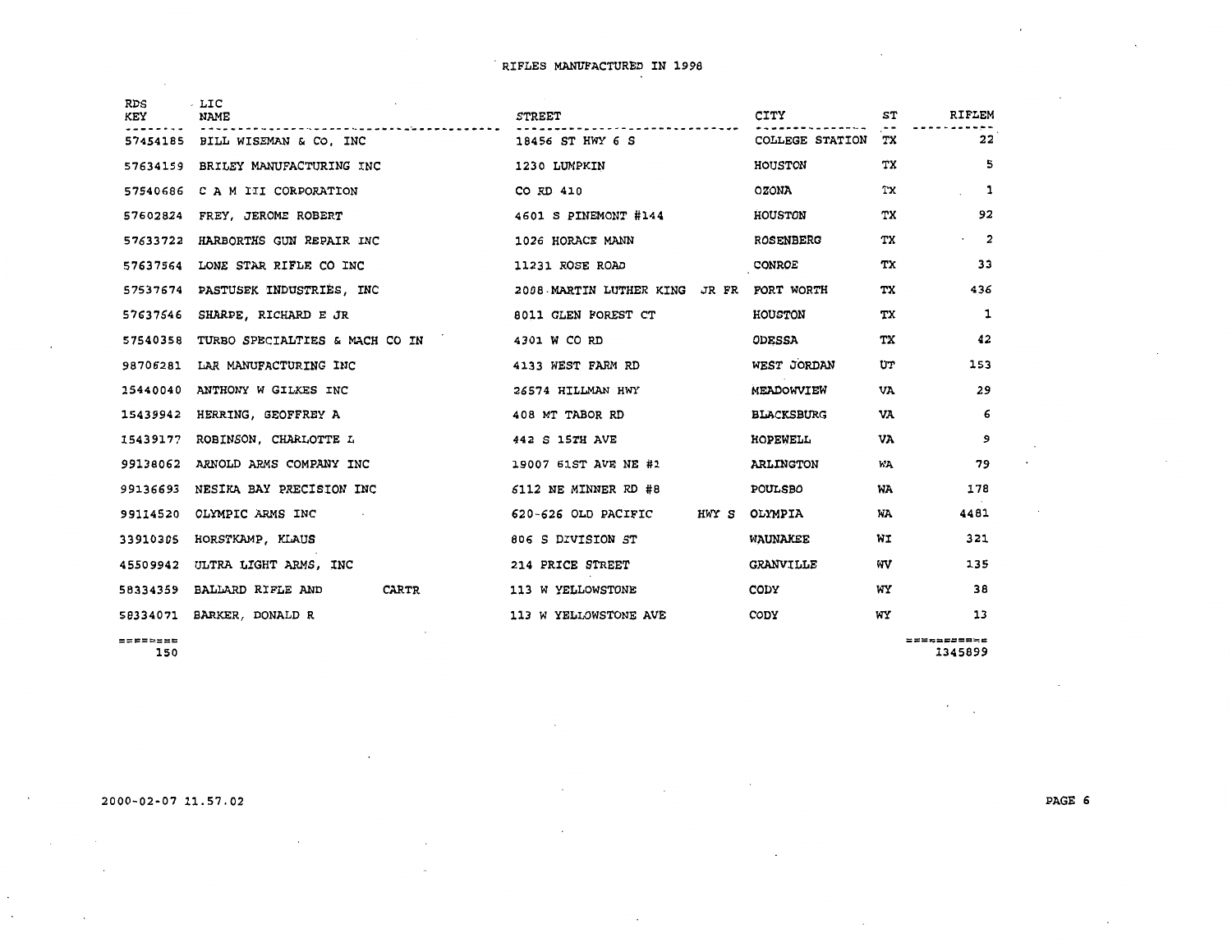| <b>RDS</b><br>KEY | LIC<br>NAME                          | <b>STREET</b>              | CITY                | <b>STATE</b>    | <b>SHOTGUNM</b> |
|-------------------|--------------------------------------|----------------------------|---------------------|-----------------|-----------------|
| 93319318          | LA FRANCE, TIMOTHY FRANK             | 3417 HANCOCK ST            | SAN DIEGO           | CA.             | 8               |
| 93340084          | RITCHIE, WILLIAM RAYMOND             | 111 N MAIN ST B-3          | RIVERSIDE           | CA              | 14              |
| 60634862          | CONNECTICUT SHOTGUN<br><b>MANUF</b>  | 35 WOODLAND ST             | NEW BRITAIN         | CT              | 77              |
| 60600773          | O F MOSSBERG & SONS INC              | 7 GRASSO AVE               | NORTH HAVEN         | CT              | 322764          |
| 60600760          | THE MARLIN FIREARMS CO               | 100 KENNA DR               | NORTH HAVEN         | CT              | $-2225$         |
|                   | 60609280 U S REPEATING ARMS<br>COMPA | <b>344 WINCHESTER AVE</b>  | NEW HAVEN           | CT              | 75117           |
|                   | 15945866 SILVER SEITZ INC            | 17000 PATTERSON RD #14     | <b>ODESSA</b>       | $\lambda$<br>FL | 21              |
| 33635798          | SPRINGFIELD INC                      | 420 W MAIN ST              | <b>GENESEO</b>      | IL              | 6831            |
|                   | 57237200 D & S SPORTS INC            | 3682 HWY 828               | FARMERVILLE         | LA              | 1               |
| 60434429          | H & R 1871 INC                       | NEW E 60 INDUSTRIAL ROWE   | GARDNER             | MA              | 202908          |
|                   | 60433152 SAVAGE ARMS, INC            | 100 SPRINGDALE RD          | WESTFIELD           | MA              | 4278            |
| 85234687 AIM INC  |                                      | 19200 MIDDLETOWN RD        | <b>PARKTON</b>      | MD              | 37              |
| 60103925          | SACO DEFENSE INC                     | 291 NORTH ST               | <b>SACO</b>         | ME              | 5               |
| 43813395          | FALLING BLOCK WORKS INC              | 6121 ZINK RD               | MAYBEE              | ΜÏ              | 3               |
| 54338023          | ALFERMANN USA INC                    | 156 POTTERY RD             | <b>WASHINGTON</b>   | МO              | $\bullet$<br>11 |
| 98133560          | COOPER FIREARMS INC                  | 4004 HIGHWAY 93 N          | <b>STEVENSVILLE</b> | МT              | 43              |
| 60201484          | STURM, RUGER & CO INC                | 411 SUNAPEE ST             | NEWPORT             | NH              | 17441           |
| 61635833          | ITHACA GUN PARTS &                   | <b>SERVI 891 ROUTE 34B</b> | <b>KINGS FERRY</b>  | NY              | 1326            |
| 61635527          | REMINGTON ARMS CO, INC               | 14 HOEFLER AVE             | ILION               | NY              | 336527          |
| 99335096          | COLE ARMS INC                        | 2225 PINEHURST DR          | MCMINNVILLE         | 0R              | 8               |
| 99336747          | MUNSTER, DONALD GEORGE               | 1300 SW OAK ST SUITE D     | HILLSBORO           | 0R              | з               |
| 99337120          | SIGZILLA SAFETY EQUIPMENTINC         | 1602 COVE AVE              | LAGRANDE            | 0R              | 1               |
| 82333855          | TAR HUNT CUSTOM<br>RIFLE             | RR 3 BOX 572               | <b>BLOOMSBURG</b>   | PA              | 27              |
| 34606531          | DAKOTA ARMS INC                      | HC 55 BOX 326              | <b>STURGIS</b>      | SD              | з               |
| 34633475          | H S PRECISION INC                    | 1301 TURBINE DR            | RAPID CITY          | SD              | 6               |
| 16238654          | LEINAD INC                           | 221 HWY 68 N               | <b>DUCKTOWN</b>     | TN              | 641             |

2000-02-07 ll.57.07

 $\mathcal{L}^{\mathcal{A}}$  .

 $\mathcal{L}^{\text{max}}$ 

PAGE 1

 $\sim$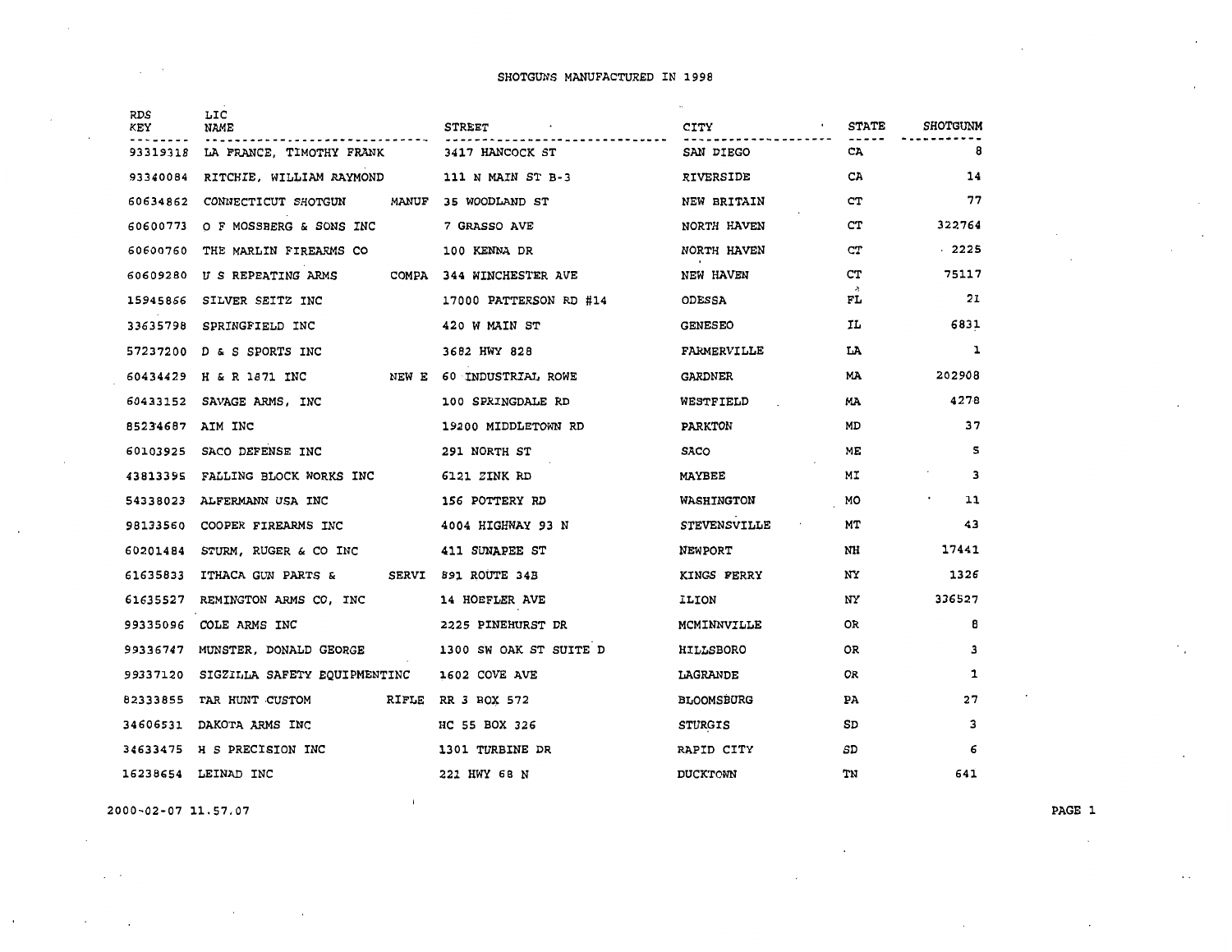| RDS<br>KEY | LIC<br>NAME               | STREET                          | CITY              | <b>STATE</b> | <b>SHOTGUNM</b> |
|------------|---------------------------|---------------------------------|-------------------|--------------|-----------------|
| 57434208   | MAVERICK ARMS, INC        | INDUSTRIAL BLVD<br><b>MAVER</b> | EACLE PASS        | ТX           | 60862           |
| 57581818   | SPORTING ARMS MFG INC     | 801 HALL AVE                    | LITTLEFIELD       | ТX.          | 4933            |
| 57537987   | URBACH, MURRAY GLEN       | 1529 AXE                        | GARLAND           | ТX           | 4               |
| 98734761   | SHADOW VALLEY ARMS CO     | 1569 W 2650 S UNIT #7           | <b>OGDEN</b>      | UT           | 5               |
| 15419881   | CHANDLER, WALTER LYMAN JR | 12440 DONEGAL DR                | CHESTERFIELD      | VA           | $\mathbf{1}$    |
| 15439942   | HERRING, GEOFFREY A       | 408 MT TABOR RD                 | <b>BLACKSBURG</b> | VA           | 2               |
| 15439871   | STOCKMAN, RICHARD DOUGLAS | 302-B INDUSTRIAL COURT SE       | <b>LEESBURG</b>   | VA           | 3               |
| 99104337   | LJUTIC INDUSTRIES INC     | 732 N 16TH AVE #22              | YAKIMA            | WA           | 184             |
| 33933175   | US COMPETITION ARMS INC   | 1925 ROOSEVELT AVE              | <b>RACINE</b>     | WI           | 200             |
|            |                           |                                 |                   |              |                 |

 $\lambda$  $\mathbf{r}$ 

======== 35 =========== 1036520

**Contract State** 

### 2000-02-07 ll.57.07

.,.

PAGE 2

 $\cdot$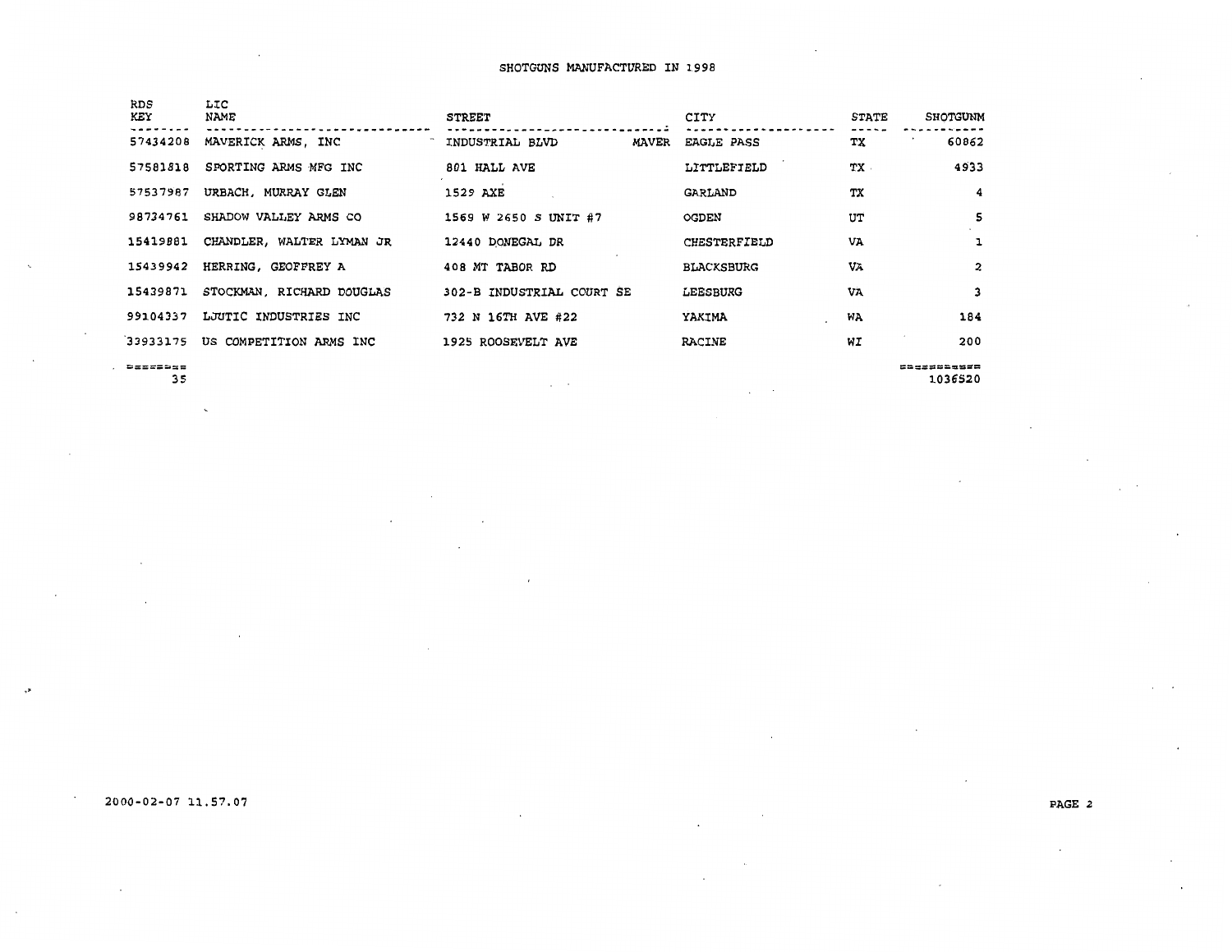$\sim$   $\sim$ 

| RDS<br>KEY | LIC<br>NAME                                  | STREET                                         | CITY                            | <b>STATE</b> | PSTLX                   |  |
|------------|----------------------------------------------|------------------------------------------------|---------------------------------|--------------|-------------------------|--|
| 98614472   | STURM RUGER & CO INC                         | 200 RUGER RD                                   | PRESCOTT                        | AZ           | 4026                    |  |
| 93334014   | BRYCO ARMS                                   | 380 CLINTON ST                                 | COSTA MESA                      | CA           | 162                     |  |
| 93335296   | ELECTRONIC MEDICAL RESEA 1785 POMONA AVE #C  |                                                | CORONA                          | CA           | 3                       |  |
| 99537286   | GALENA INDUSTRIES INC                        | 5463 DIAZ ST                                   | IRWINDALE                       | CA           | 1                       |  |
| 99536620   | JS PACIFIC ENTRPR INC                        | 2755 THOMPSON CREEK RD                         | POMONA                          | CA           | 125                     |  |
| 93376484   | LORCIN ENGINEERING CO INC                    | 3830 WACKER DR                                 | MIRA LOMA                       | CA           | 4000                    |  |
| 93336988   | PHOENIX ARMS                                 | 1420 ARCHIBALD AVE<br><b>Contract Contract</b> | ONTARIO                         | CA           | 732                     |  |
| 93340416   | STONE, IRVING O JR & STONE 73377 SULLIVAN RD |                                                | TWENTYNINE PALMS                | CA           | 3                       |  |
| 60633345   | COLT'S MANUFACTURING CO IN 545 NEWPARK AVE   |                                                | WEST HARTFORD                   | CT           | 396B                    |  |
| 60635829   | WILDEY F A INC                               | 45 ANGEVINE RD                                 | WARREN                          | CT           | 8                       |  |
| 15965437   | NAVEGAR INC                                  | 12405 SW 130TH ST                              | MIAMI                           | FL.          | 19                      |  |
| 15923596   | TAURUS INTERNATIONAL MFG I 16175 NW 49TH AVE |                                                | MIAMI<br>and the control of the | FL           | 772                     |  |
| 15839762   | PRODUCTION CNC INC                           | 215 BRUMBELOW RD                               | CARROLLTON                      | GA.          | 981                     |  |
| 33612807   | FEDERAL ENGINEERING CORP                     | 316 MEYER RD                                   | BENSENVILLE                     | ΙL           | $\overline{z}$          |  |
|            | 33635343 LES BAER CUSTOM INC                 | 29601 34TH AVE N                               | HILLSDALE                       | IL.          | 711                     |  |
|            | 33637004 ROCK RIVER ARMS INC                 | 101 NOBLE ST                                   | CLEVELAND                       | IL           | 14                      |  |
|            | 33635798 SPRINGFIELD INC                     | 420 W MAIN ST                                  | <b>GENESEO</b>                  | IL           | 880                     |  |
|            | 54835657 CRAIG, FREDERICK E III 2515 AVE Y   |                                                | <b>GENESEO</b>                  | κs           | 8                       |  |
|            | 60435456 SAEILO, INC                         | 130 GODDARD MEMORIAL DR                        | WORCESTER                       | MA           | 11                      |  |
|            | 85207699 BERETTAUS A CORPORATION             | 17601 BERETTA DR                               | <b>ACCOKEEK</b>                 | MD           | 1198                    |  |
| 60106460   | SMITH & WESSON CORP                          | 19 AVIATION DR                                 | <b>HOULTON</b>                  | ME           | 3006                    |  |
|            | 34134590 BROWN, EBEN A                       | 3404 PAWNEE DR                                 | ALEXANDRIA                      | MN           | 1                       |  |
|            | 34114187 KOBE, JAMES A                       | 10841 OXBOROUGH AVE S                          | <b>BLOOMINGTON</b>              | MN           | 125                     |  |
|            | 54339122 ED BROWN PRODUCTS, INC              | 43825 MULDROW TRAIL                            | PERRY                           | МO           | $\overline{\mathbf{2}}$ |  |
|            | 60234248 COMPETITOR CORP INC                 | 30 TRICNIT RD 16                               | NEW IPSWICH                     | NH           | 16                      |  |
|            | 60233244 SIG ARMS INC                        | CORPORATE PARK                                 | <b>EXETER</b>                   | NH           | 2394                    |  |

2000-03-08 11.19.04

 $\overline{f}$ 

 $\mathcal{L}$ 

 $\ddot{\cdot}$ 

PAGE 1

 $\ddot{\cdot}$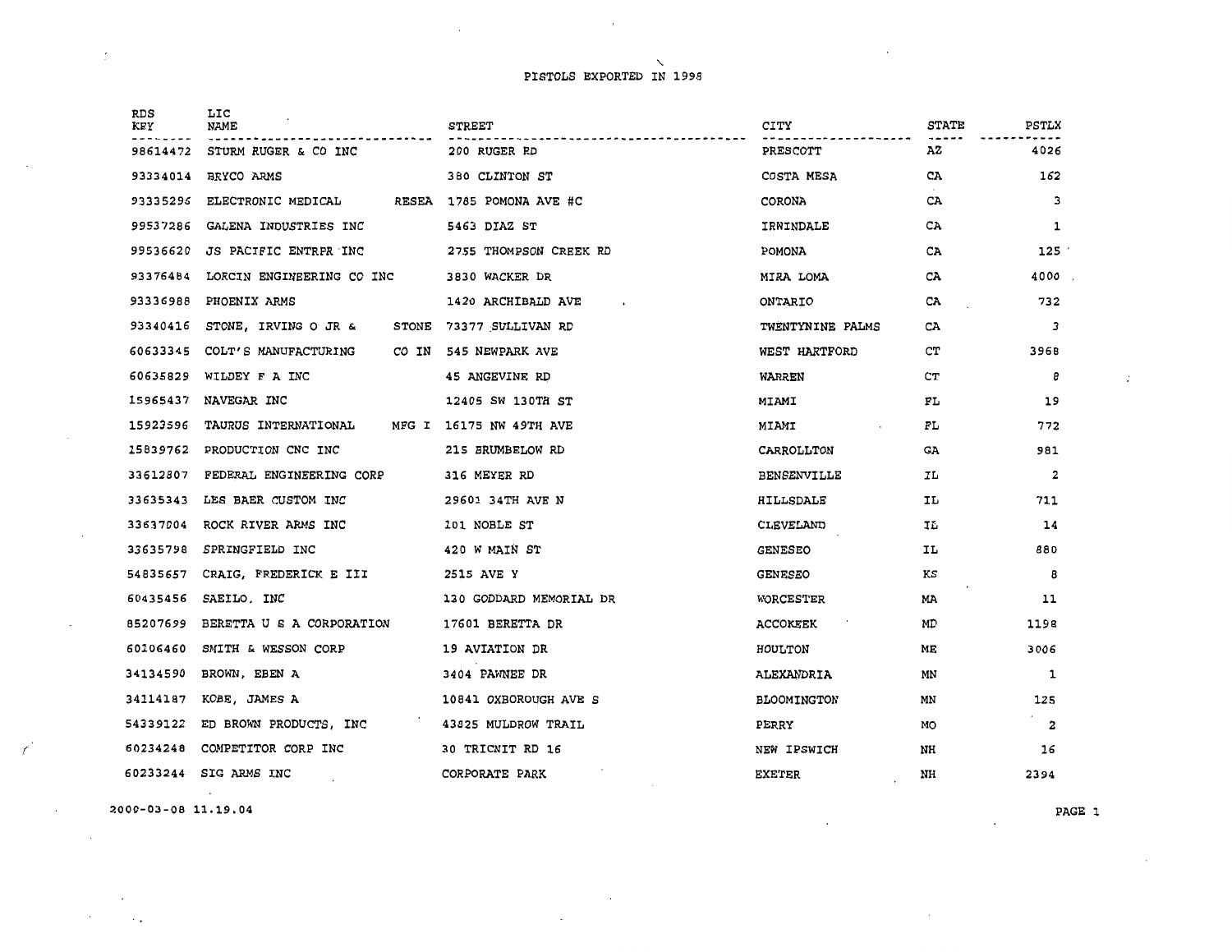$\ddot{\phantom{a}}$ 

 $\sim$ 

 $\overline{\phantom{a}}$ 

| <b>RDS</b><br>KEY<br>60233754 | LIC<br><b>NAME</b><br>THOMPSON CENTER ARMS<br>CO IN | <b>STREET</b><br>FARMINGTON RD |        | CITY<br><b>ROCHESTER</b> | <b>STATE</b><br>NH | <b>PSTLX</b><br>1659 |
|-------------------------------|-----------------------------------------------------|--------------------------------|--------|--------------------------|--------------------|----------------------|
| 98835501                      | CALICO LIGHT WEAPO                                  | 1489 GREG ST                   |        | <b>SPARKS</b>            | NV                 | 1                    |
| 61406625                      | AUTO-ORDNANCE CORP                                  | WILLIAM LANE                   |        | WEST HURLEY              | NY                 | 38                   |
| 61334276                      | KIMBER MFG, INC                                     | 1 LAWTON ST                    |        | YONKERS                  | NY                 | 74                   |
| 43435702                      | BEEMILLER INC                                       | 1015 SPRINGMILL RD             |        | <b>MANSFIELD</b>         | OH                 | 150                  |
| 43419291                      | HASKELL MANUFACTURING INC                           | 585 EAST BLUE LICK RD          |        | LIMA                     | OH                 | 50                   |
| 43111589                      | MOA CORPORATION                                     | 2451 OLD CAMDEN PIKE           |        | <b>EATON</b>             | OH                 | 12                   |
| 57336522                      | NOWLIN, JOHN W SR                                   | 20622 S 4092 RD                |        | CLAREMORE                | ок                 | 154.                 |
| 34633475                      | H S PRECISION INC                                   | 1301 TURBINE DR                |        | RAPID CITY               | SD                 | 1                    |
| 57421953                      | AMERICAN DERRINGER CORP                             | 127 N LACY DR                  |        | WACO ·                   | TX                 | 3167                 |
| 57634159                      | BRILEY MANUFACTURING INC                            | 1230 LUMPKIN                   |        | <b>HOUSTON</b>           | TХ                 | 108                  |
| 57434417                      | STI INTERNATIONAL, INC                              | 114 HALMAR COVE                |        | <b>GEORGETOWN</b>        | ТX                 | 399                  |
| 57540601                      | STRAYER VOIGT INC                                   | 3435 ROY ORR BLVD #200         |        | GRAND PRARIE             | TХ                 | 229                  |
| 98706281                      | LAR MANUFACTURING INC                               | 4133 WEST FARM RD              |        | WEST JORDAN              | UT                 | 43                   |
| 98734026                      | NORTH AMERICAN ARMS INC                             | 2150 S 950 E                   |        | <b>PROVO</b>             | UT                 | 142                  |
| 15440133                      | CCF/SWISS INC                                       | 2706 RADY ST                   |        | RICHMOND                 | VA                 | 1                    |
| 99114520                      | OLYMPIC ARMS INC                                    | 620-626 OLD PACIFIC            | HWY SE | OLYMPIA                  | <b>WA</b>          | 141                  |
|                               |                                                     |                                |        |                          |                    |                      |

 $\begin{array}{c} \texttt{m} = \texttt{m} = \texttt{m} = \texttt{m} \end{array}$ 43

 $\mathcal{A}$ 

 $\overline{\phantom{a}}$ 

 $\ddot{\phantom{a}}$ 

×

 $\overline{a}$ 

=========== 29537

 $\sim$ 

 $\label{eq:2.1} \frac{1}{\sqrt{2\pi}}\int_{\mathbb{R}^3}\frac{1}{\sqrt{2\pi}}\left(\frac{1}{\sqrt{2\pi}}\right)^2\frac{1}{\sqrt{2\pi}}\left(\frac{1}{\sqrt{2\pi}}\right)^2\frac{1}{\sqrt{2\pi}}\frac{1}{\sqrt{2\pi}}\frac{1}{\sqrt{2\pi}}\frac{1}{\sqrt{2\pi}}\frac{1}{\sqrt{2\pi}}\frac{1}{\sqrt{2\pi}}\frac{1}{\sqrt{2\pi}}\frac{1}{\sqrt{2\pi}}\frac{1}{\sqrt{2\pi}}\frac{1}{\sqrt{2\pi}}\frac{1}{\sqrt{$ 

#### 2000-03-08 11.19.04

 $\overline{\phantom{a}}$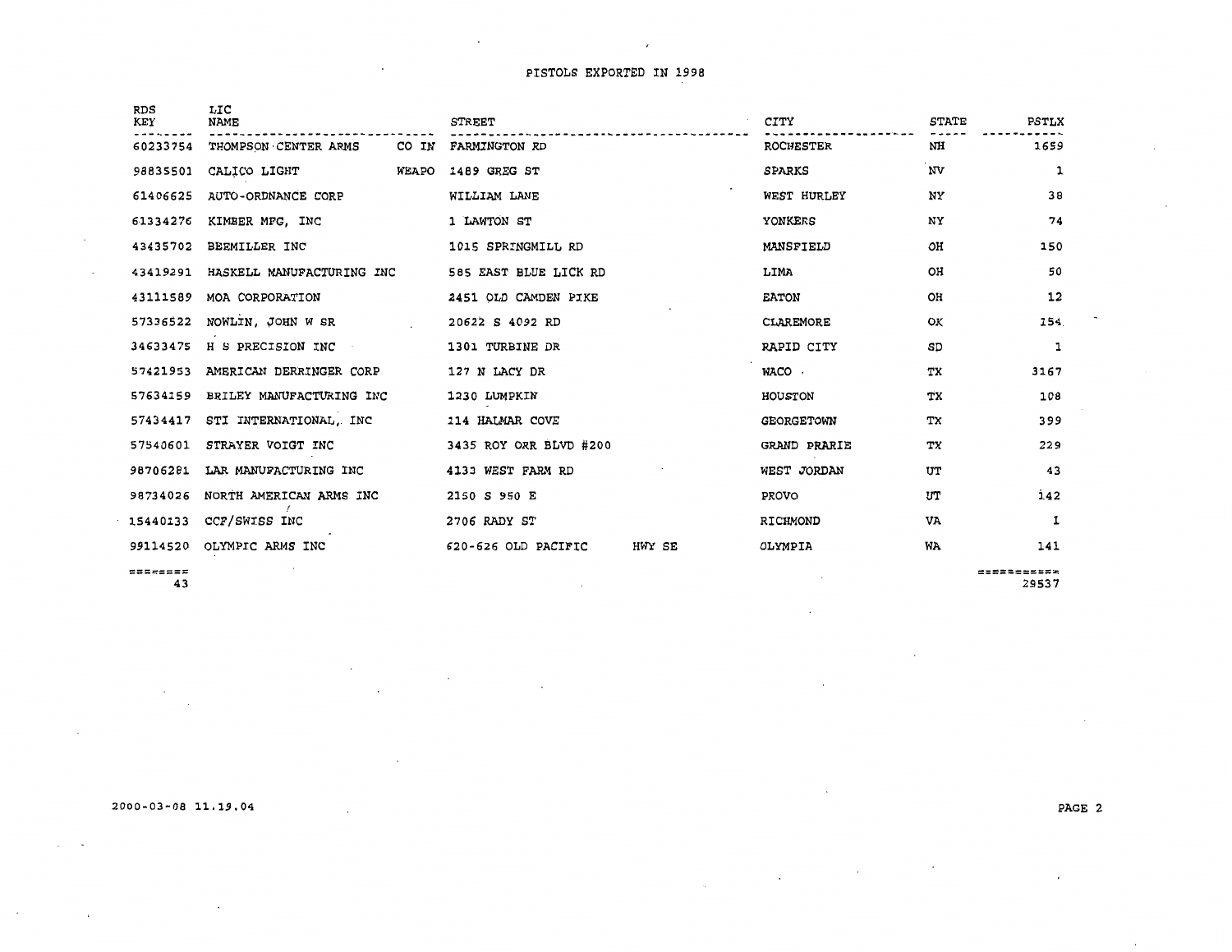|                         |                                                                                                             | STREET                  | CITY<br>Carl Child | <b>STATE</b> | RVLRX                      |
|-------------------------|-------------------------------------------------------------------------------------------------------------|-------------------------|--------------------|--------------|----------------------------|
| ROBAR COMPANIES INC     |                                                                                                             | 21438 N 7TH AVE SUITE B | PHOENIX            | ΑZ           | 13                         |
| COLT'S MANUFACTURING    | CO IN                                                                                                       | 545 NEWPARK AVE         | WEST HARTFORD      | CТ           | 4329                       |
|                         | NEW E                                                                                                       | 60 INDUSTRIAL ROWE      | GARDNER            | MA           | 140                        |
| STURM, RUGER & CO INC   |                                                                                                             | 411 SUNAPEE ST          | <b>NEWPORT</b>     | NH           | 7178                       |
| PRUITT, WILLIAM F       |                                                                                                             | 852 JERRY LN            | <b>BEDFORD</b>     | ТX           |                            |
| NORTH AMERICAN ARMS INC |                                                                                                             | 2150 S 950 E            | <b>PROVO</b>       | UT           | 4122                       |
| FREEDOM ARMS INC        |                                                                                                             | $11/2$ MI E OF PO       | FREEDOM            | WY           | 2                          |
|                         |                                                                                                             |                         |                    |              | <b>EXSUSTEEEE</b><br>15788 |
|                         | 98636542<br>60633345<br>60434429 H & R 1871 INC<br>60201484<br>57541407<br>98734026<br>58303091<br>******** |                         |                    |              |                            |

1999-08-03 07.54.31

PAGE l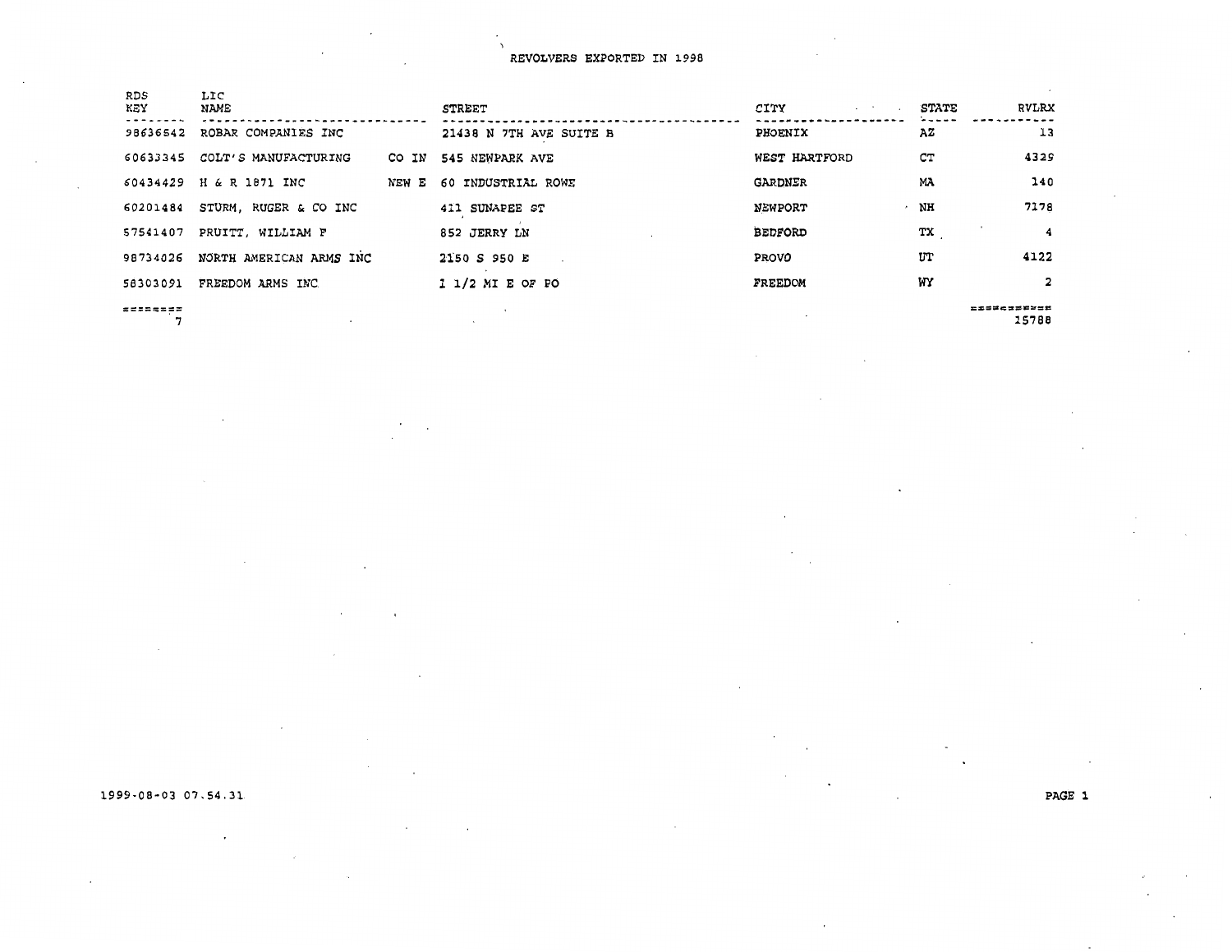| 2021<br>2021 - Linda Contents, Dec. 2021 - 1975 - 2022 - 2022 - 2022 - 2022 - 2022 - 2022 - 2022 - 2022 - 2022 - 2022 - 2022 - 2022 - 2022 - 2022 - 2022 - 2022 - 2022 - 2022 - 2022 - 2022 - 2022 - 2022 - 2022 - 2022 - 2022 |  |  |  |
|--------------------------------------------------------------------------------------------------------------------------------------------------------------------------------------------------------------------------------|--|--|--|
|                                                                                                                                                                                                                                |  |  |  |
|                                                                                                                                                                                                                                |  |  |  |
|                                                                                                                                                                                                                                |  |  |  |
|                                                                                                                                                                                                                                |  |  |  |
|                                                                                                                                                                                                                                |  |  |  |
|                                                                                                                                                                                                                                |  |  |  |
|                                                                                                                                                                                                                                |  |  |  |
|                                                                                                                                                                                                                                |  |  |  |
|                                                                                                                                                                                                                                |  |  |  |
|                                                                                                                                                                                                                                |  |  |  |
|                                                                                                                                                                                                                                |  |  |  |
|                                                                                                                                                                                                                                |  |  |  |
|                                                                                                                                                                                                                                |  |  |  |
|                                                                                                                                                                                                                                |  |  |  |
|                                                                                                                                                                                                                                |  |  |  |
|                                                                                                                                                                                                                                |  |  |  |
|                                                                                                                                                                                                                                |  |  |  |
|                                                                                                                                                                                                                                |  |  |  |
|                                                                                                                                                                                                                                |  |  |  |
|                                                                                                                                                                                                                                |  |  |  |
|                                                                                                                                                                                                                                |  |  |  |
|                                                                                                                                                                                                                                |  |  |  |
|                                                                                                                                                                                                                                |  |  |  |
|                                                                                                                                                                                                                                |  |  |  |
|                                                                                                                                                                                                                                |  |  |  |
|                                                                                                                                                                                                                                |  |  |  |
|                                                                                                                                                                                                                                |  |  |  |
|                                                                                                                                                                                                                                |  |  |  |
|                                                                                                                                                                                                                                |  |  |  |
|                                                                                                                                                                                                                                |  |  |  |
|                                                                                                                                                                                                                                |  |  |  |
|                                                                                                                                                                                                                                |  |  |  |
|                                                                                                                                                                                                                                |  |  |  |
|                                                                                                                                                                                                                                |  |  |  |
|                                                                                                                                                                                                                                |  |  |  |
|                                                                                                                                                                                                                                |  |  |  |
|                                                                                                                                                                                                                                |  |  |  |
|                                                                                                                                                                                                                                |  |  |  |
|                                                                                                                                                                                                                                |  |  |  |
|                                                                                                                                                                                                                                |  |  |  |
|                                                                                                                                                                                                                                |  |  |  |
|                                                                                                                                                                                                                                |  |  |  |
|                                                                                                                                                                                                                                |  |  |  |
|                                                                                                                                                                                                                                |  |  |  |
|                                                                                                                                                                                                                                |  |  |  |
|                                                                                                                                                                                                                                |  |  |  |
|                                                                                                                                                                                                                                |  |  |  |

 $\cdot$ 

44

 $\hat{\phantom{a}}$ 

 $\sim$ 

65807  $\sim$ 

-11

 $\mathcal{C}$ 

 $\mathbf{1}_{\mathcal{M}}$  ,  $\mathcal{M}_{\mathcal{M}}$ 

1999-08-03 07.54.41

 $\sim$ 

 $\cdot$ 

 $\cdot$ 

 $\gamma_{\rm s}$ 

PAGE l